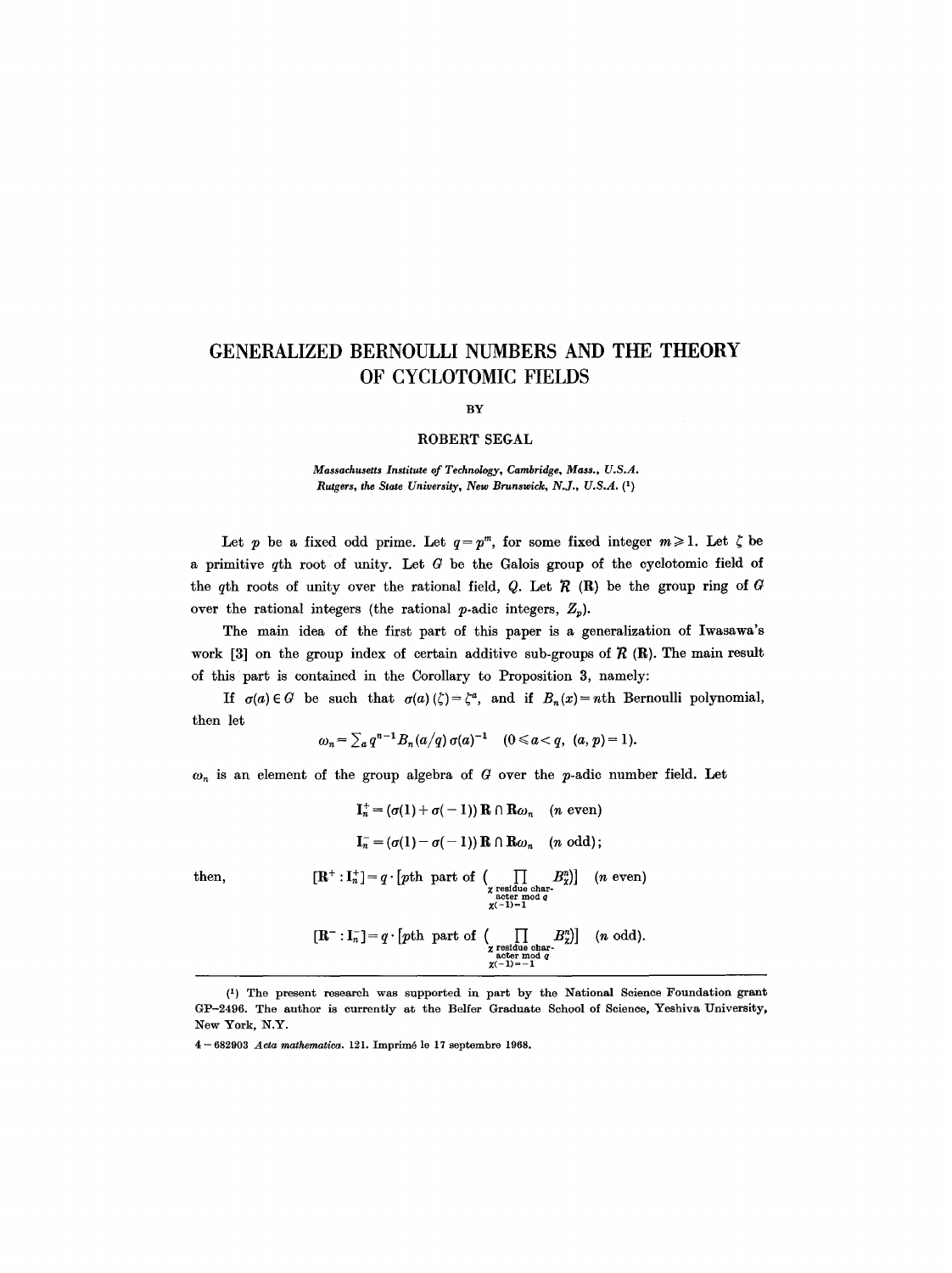(See the appendix for the definition of  $B_{\mathbf{z}}^{n}$ , the nth generalized Bernoulli number associated with the residue character  $\chi \mod q$ .) There is an analogous but more complicated result for the group ring over the rational integers.

The second part of this paper has two foci of interest. First, an elementary computation shows that  $p | [\mathbf{R}^- : \mathbf{I}_1^-]$  if and only if  $p | [\mathbf{R}^+ : \mathbf{I}_2^+]$ . This suggests the existence of an isomorphism of  $\mathbb{R}^{-}/I_{1}^{-}$  and  $\mathbb{R}^{+}/I_{2}^{+}$  and more generally of the additive groups  $\mathbf{R}^-/\mathbf{I}_n^-$  and  $\mathbf{R}^+/\mathbf{I}_{n+1}^+$  (n odd),  $\mathbf{R}^+/\mathbf{I}_n^+$  and  $\mathbf{R}^-/\mathbf{I}_{n+1}^-$  (n even). We don't quite obtain these isomorphisms. We do obtain the following. If  $\pi: \mathbb{R} \to \mathbb{R}/q\mathbb{R}$  is the canonical coset mapping, then Theorem 1 says that if  $p+2$ ,  $p\nmid n$ ,  $p\nmid n+1$ , then

$$
\pi(\mathbf{R}^+)/\pi(\mathbf{I}_n^+) \simeq \pi(\mathbf{R}^-)/\pi(\mathbf{I}_{n+1}^-)
$$
 (*n* even)  

$$
\pi(\mathbf{R}^-)/\pi(\mathbf{I}_n^-) \simeq \pi(\mathbf{R}^+)/\pi(\mathbf{I}_{n+1}^+)
$$
 (*n* odd).

As Corollary to Theorem 1, we have if  $p+2$ ,  $p/n$ ,  $p/n+1$ , then

$$
p \mid \{q \cdot [pth \text{ part } (\prod_{\substack{\chi \bmod q \\ \chi(-1)=-1}} B_{\chi}^n)]\} \quad \text{if and only if} \quad p \mid \{q \cdot [pth \text{ part } (\prod_{\substack{\chi \bmod q \\ \chi(-1)=-1}} B_{\chi}^{n+1})]\} \quad (n \text{ odd}).
$$

An analogous result holds for  $n$  even.

The other focus of the second part of this paper is related to Iwasawa's work in [4]. For each  $m \ge 1$ , define  $q_m = p^m$ ,  $F_m =$  cyclotomic field of the  $q_m$ th roots of unity,  $G_m =$  Galois group of  $F_m$  over the rational number field. We have for each  $m : \mathbf{R}_m$ ,  $\mathbf{R}_m^+$ ,  $\mathbf{R}_m^-$ ,  $\mathbf{I}_m^+$  (n even),  $\mathbf{I}_n^-$  (n odd). The additive groups form inverse systems with respect to the mappings "generated" by the restriction mappings on the Galois groups. If  $F = \bigcup_{m \geq 1} F_m$ , then the group ring  $Z_p(G(F/Q))(1)$  operates naturally on  $\mathbf{R}_m$ ,  $\mathbf{R}_m^+$ ,  $\mathbf{R}_m^-$ ,  $_m\mathbf{I}_n^+$ (*n* even), and  $_{m}I_{n}^{-}$  (*n* odd). Iwasawa defines a *x*-isomorphism of  $Z_{p}[G(F/Q)]$ -modules to be an additive isomorphism such that

$$
v(x^{\sigma}) = \varkappa(\sigma) v(x)^{\sigma} \quad (x \in \text{the module}, \ \sigma \in G(F/Q)),
$$

where  $\varkappa$  is the isomorphism

 $\varkappa: G(F/Q) \to \text{group of units in the } p\text{-adic number field}$ 

given by  $\zeta^{\sigma} = \zeta^{\varkappa(\sigma)}$ 

for any  $\sigma \in G$  and  $\zeta$  any  $q_m$ th root of unity.

Iwasawa [4] introduces various  $Z_p[G(F/Q)]$ -modules which are of interest in determining the arithmetic structure of the cyclotomic fields. Two such modules are  $(X/Z)^+$ 

<sup>(1)</sup>  $G( / )$  shall denote the Galois group of the Galois extension in the parentheses.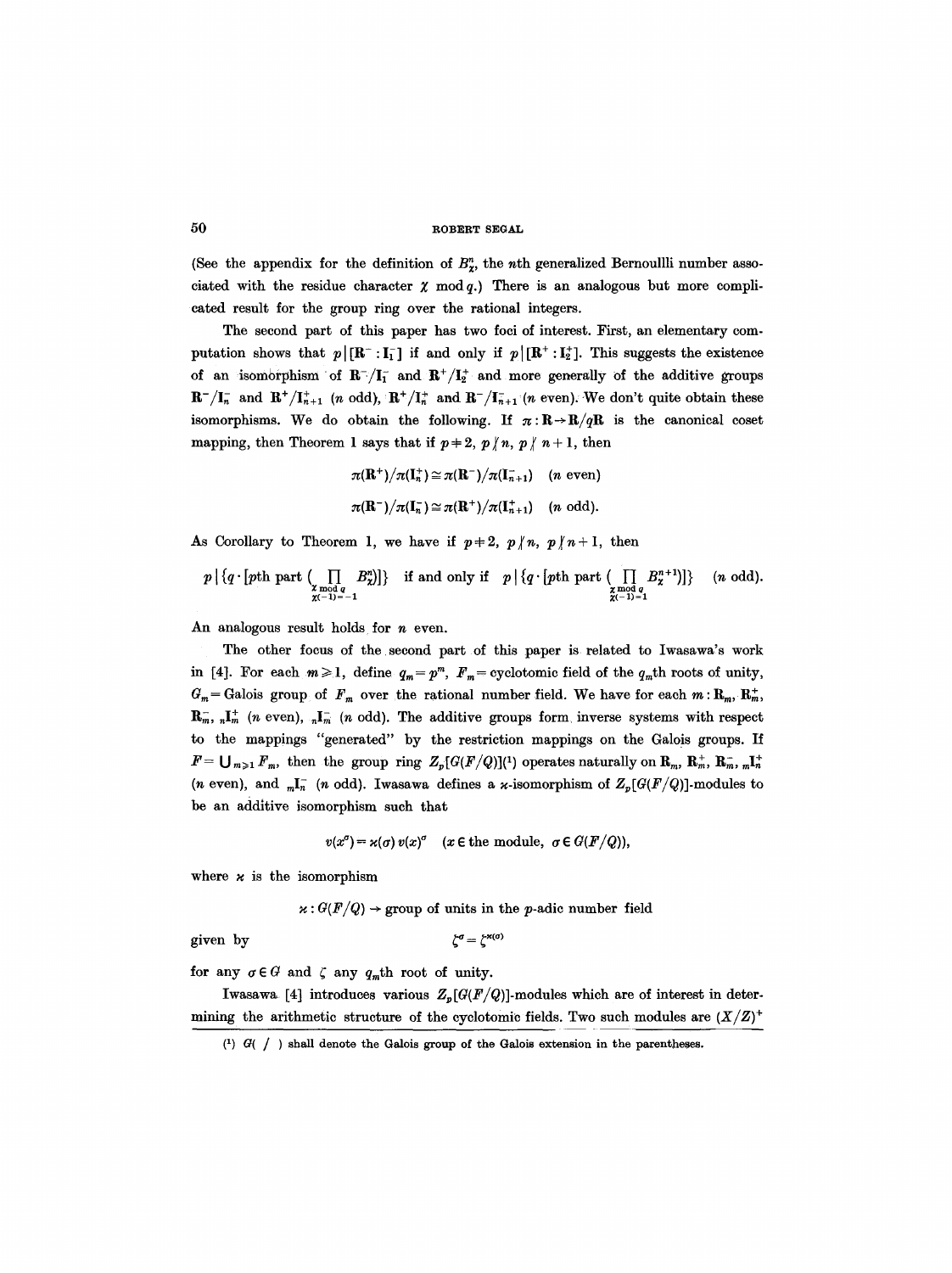and  $({\mathfrak X}/{\mathfrak Z})^-$ . To study the algebraic structure of  $({\mathfrak X}/{\mathfrak Z})^+$  it would suffice to find a  $Z_{n}[G(F/Q)]$ -module M whose structure is known and for which we have a x-isomorphism of  $M \rightarrow (\mathfrak{X}/3)^{-}$ ; indeed, we would have induced a  $Z_p[G/Q]$ -isomorphism

$$
M \to (X/Z)^+
$$

and we could then recover the structure of  $(X/Z)^+$ . (See section 2.4 of this paper for details.) Our choice for M is  $\lim_{m} \mathbf{R}^+_m / {}_m\mathbf{I}^+_2$  (inverse limit). We define a map

$$
v:\lim_{m}\mathbf{R}_{m}^{+}/_{m}\mathbf{I}_{2}^{+}\rightarrow (\mathfrak{X}/\mathfrak{Z})^{-}
$$

which has the property of being an additive isomorphism, but  $v(x^0) = \varkappa(\sigma) v(x)^{\sigma^{-1}}$ . While failing to obtain the  $\varkappa$ -isomorphism, we do obtain a theorem of interest in itself: (Theorem 2) If  $p \nmid n, p \nmid n+1, p=2$ , then

$$
\lim_{m} \mathbf{R}_{m}^{-}/_{m} \mathbf{I}_{n}^{-} \cong \lim_{m} \mathbf{R}_{m}^{+}/_{m} \mathbf{I}_{n+1}^{+} \quad (n \text{ odd})
$$
  

$$
\lim_{m} \mathbf{R}_{m}^{+}/_{m} \mathbf{I}_{n}^{+} \cong \lim_{m} \mathbf{R}_{m}^{-}/_{m} \mathbf{I}_{n+1}^{-} \quad (n \text{ even})
$$

(all limits being inverse).

This paper is based upon my doctoral dissertation done under the direction of Professor K. Iwasawa at M.I.T. I gratefully acknowledge Professor Iwasawa's assistance and encouragement in writing the dissertation.

# $§<sub>1</sub>$

1.1. Let Z and Q denote the ring of rational integers and the rational field, respectively. Let  $\zeta$  be a primitive qth root of unity. As above let G be the Galois. group of the cyclotomic field of the qth roots of unity over the field of rational numbers. The elements of G are isomorphic with the group  $(Z/qZ)^*$  of invertible elements of the residue class ring *Z/qZ* under the mapping:

$$
(\mathbf{Z}/q\mathbf{Z})^* \to G
$$

*a* mod  $q \rightarrow \sigma(a)$  where  $\sigma(a)(\zeta) = \zeta^a$   $(a, p) = 1$ .

Let  $\tau \in G$  correspond to  $-1$  under this mapping, i.e.  $\tau(\zeta) = \zeta^{-1}$ . For the rest of the paper we adopt the following notation:

$$
\sum_{a} = \sum_{\substack{0 \leq a < q \\ (a, p) = 1}} ; \quad \sum_{a}' = \sum_{\substack{0 \leq a < q/2 \\ (a, p) = 1}} ; \quad \sum_{a}' = \sum_{\substack{1 < a < q/2 \\ (a, p) = 1}}.
$$

Let  $\mathcal{R} = Z[G]$  and  $\mathcal{S} = Q[G]$ . Iwasawa [3] put  $\mathcal{R}^- = \{x \in \mathcal{R} \mid (1 + \tau)x = 0\}$  which is an ideal in  $R$ . He then defined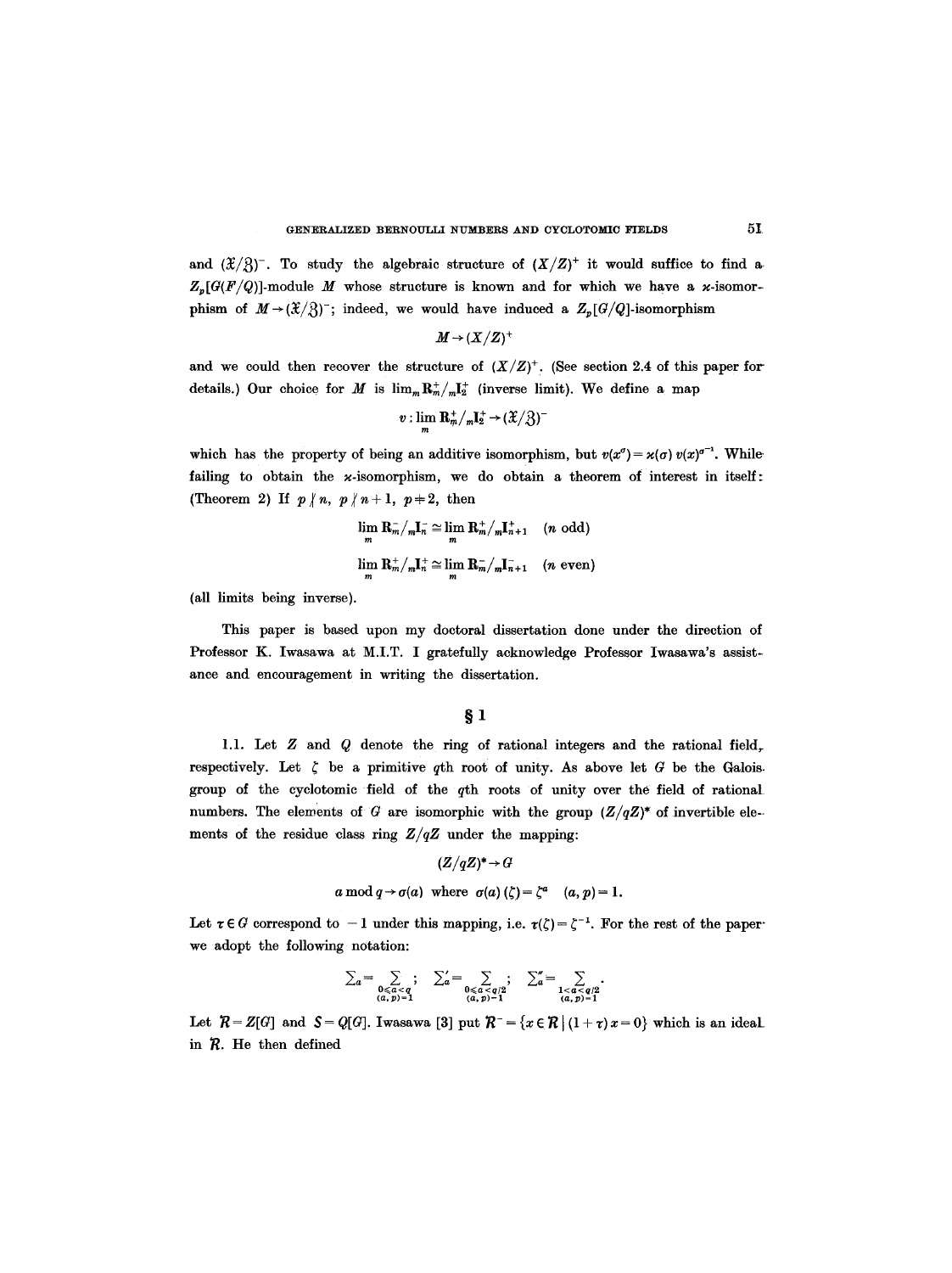$$
\omega = q^{-1} \sum_a a \sigma(a)^{-1}
$$

and put  $J = R^- \cap R\omega$ . Iwasawa calculated

$$
[\mathcal{R}^-:\mathcal{J}^-]=2q\prod_z\bigg(-\frac{1}{2q}\sum_a a\chi^{-1}(a)\bigg).
$$

where  $\chi$  ranges in the product over all characters of  $(Z/qZ)^*$  such that  $\chi(-1)=-1$ , or, otherwise stated, over all residue characters mod q such that  $\chi(-1)=-1$ .

A key part of the proof is the fact that  $(1 - \tau) q\omega$  is regular in the ring  $\mathcal{R}^-$  which in turn follows from the fact that  $\sum_a a\chi(a) = 0$  if and only if  $\chi(-1) = -1$ .

In considering one possible generalization of Iwasawa's work, we define

$$
\omega = q^{-1} \sum_a a^2 \sigma(a)^{-1} \qquad \omega_0 = q\omega.
$$

If  $\chi$  is a character on  $(Z/qZ)^*$  and  $\xi = \sum_a x_a \sigma(a)$  is an element in S, we define

$$
\chi(\xi) = \sum_a x_a \chi(a).
$$

If we let  $\varepsilon^{+}=\frac{1}{2}(1+\tau)$ ,  $\varepsilon^{-}=\frac{1}{2}(1-\tau)$ , then

$$
S=\varepsilon^+\,S\oplus\varepsilon^-\,S.
$$

 $\varepsilon^+$ S is a semi-simple commutative algebra over Q with identity  $\varepsilon^+$ , and its absolutely irreducible (one-dimensional) representations  $\varphi$  are obtained from the characters  $\chi$  of G with  $\chi(\tau) = 1$  in the obvious manner. Hence the determinant of the matrix for  $\varepsilon^+ \omega_0$ in a regular representation of  $\varepsilon^+$ S is given by

$$
\prod_{\varphi}\varphi(\varepsilon^+\omega_0)=\prod_{\chi}\chi(\omega_0),
$$

where the product is taken over all  $\chi \mod q$  such that  $\chi(-1) = 1$ . For  $\chi + 1$ ,  $\chi^{-1}(\omega_0) =$  $\sum_a a^2 \chi(a) = qB_\chi^2$  where by  $B_\chi^n$  we mean the *n*th generalized Bernoulli number associated with the character  $\chi$ . See statement (A8) in appendix of this paper for proof of this assertion. In general  $(An)$  refers to the nth numbered formula or statement of the appendix. Also for  $\chi+1$ ,  $B_{\chi}^2+0$  if and only if  $\chi(-1)=1$  (by (A6)). Finally if  $\chi=1$ , the principal character, then  $1(\omega_0) = \frac{\gamma(p-1)(2q-p)}{6p}$ . Hence  $\prod_{\substack{\chi \bmod q \\ \chi(-1)=1}} \chi(\omega_0) \neq 0$  and  $\varepsilon^+ \omega_0$ is regular in  $\varepsilon^+ S$ . Thus it is natural to define  $\mathcal{R}^+ = \{x \in \mathcal{R} \mid (1-\tau) x = 0\}$  and define:

$$
\mathcal{J} = \mathcal{R} \cap \mathcal{R}\omega, \qquad \mathcal{J}^+ = \mathcal{R}^+ \cap \mathcal{R}\omega.
$$

We then have:

**PROPOSITION 1.** 
$$
[\mathcal{R}^+ : \mathcal{I}^+] = q \Big| \prod_{\substack{\chi \bmod q \\ \chi(-1)=1}} q^{-1} \sum_a a^2 \chi(a) \Big|.
$$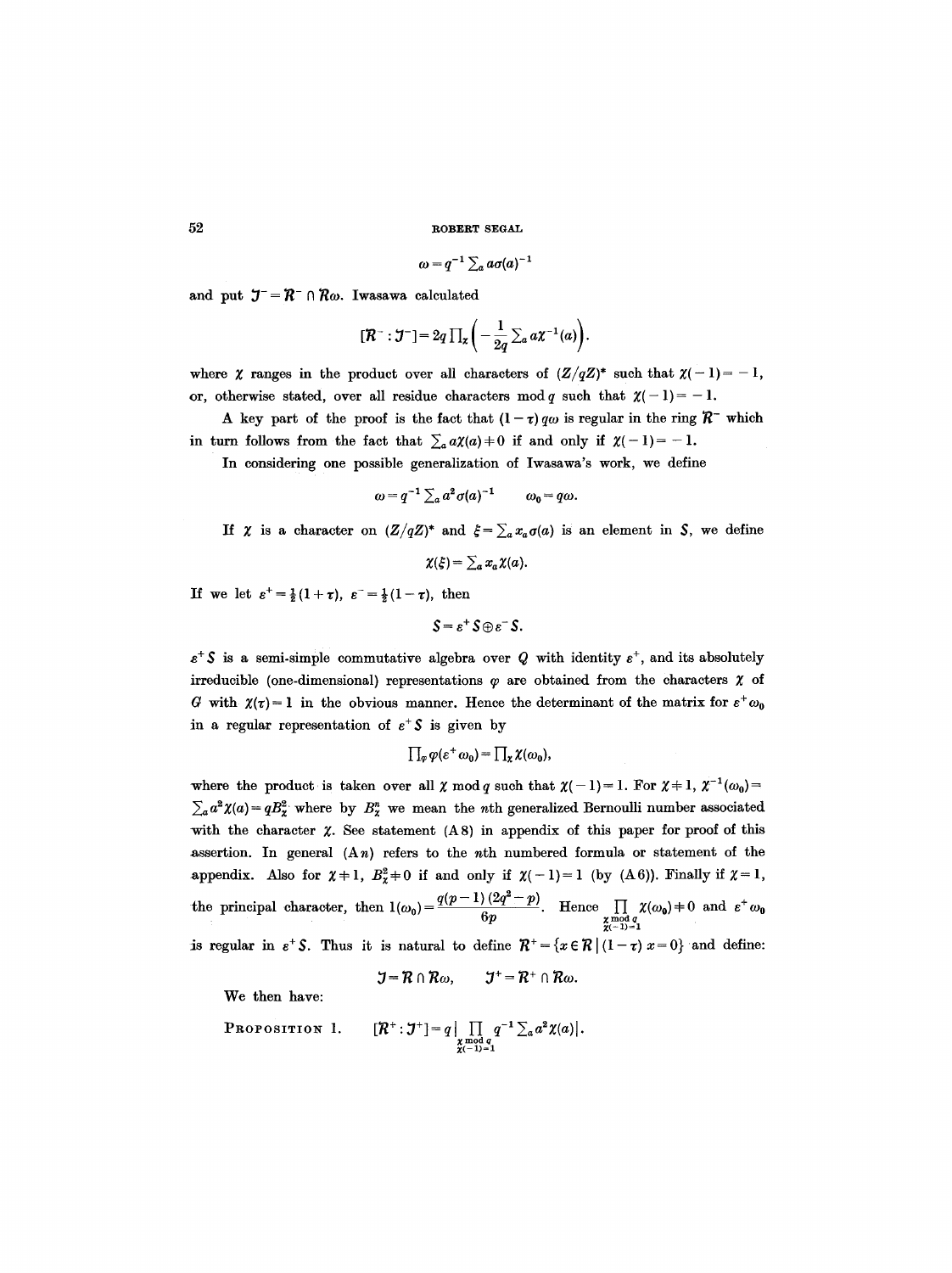*Proof.* Let A be the additive group in  $R$  generated by q and  $\sigma(a) - a^2$ ,  $(a, p) = 1$ . Then A has a basis over Z consisting of q,  $2\varepsilon^-, \sigma(a) - a^2$ , and  $\sigma(-a) - a^2$ ,  $1 < a < q/2$ ,  $(a, p)=1$ . Then, we have

 $\mathcal{J} = \mathcal{A}\omega$ ,  $q\mathcal{J} = \mathcal{A}\omega_0$ , and  $q\mathcal{J}^+ = \mathcal{A}\omega_0 \cap \varepsilon^+$ S.

Let  $B = { \varepsilon^{\dagger} \alpha | \alpha \in \mathcal{A}, \ \alpha \omega \in \varepsilon^{\dagger} \mathcal{S}}, \ \mathcal{B} \subseteq \varepsilon^{\dagger} \mathcal{R}.$  Then

$$
\mathcal{J}^+ = \mathcal{B}\varepsilon^+ \omega, \qquad q\mathcal{J}^+ = \mathcal{B}\varepsilon^+ \omega_0
$$

and  $[\varepsilon^+ \mathcal{R} : q \mathcal{J}^+] = [\varepsilon^+ \mathcal{R} : \varepsilon^+ \mathcal{R} \varepsilon^+ \omega_0] [\varepsilon^+ \mathcal{R} \varepsilon^+ \omega_0 : \mathcal{B} \varepsilon^+ \omega_0].$ 

$$
f_{\rm{max}}(x)=\frac{1}{2}x
$$

But  $\varepsilon^+ \omega_0$  is regular in  $\varepsilon^+ S$ , hence

$$
[\varepsilon^{\dagger} \mathcal{R} : q \mathcal{J}^{\dagger}] = [\varepsilon^{\dagger} \mathcal{R} : \varepsilon^{\dagger} \mathcal{R} \varepsilon^{\dagger} \omega_0] [\varepsilon^{\dagger} \mathcal{R} : \mathcal{B}].
$$

 $\varepsilon^*R$  is a free Z-module with basis over Z consisting of  $\varepsilon^* \sigma(a) = \frac{1}{2} (\sigma(a) + \sigma(-a))$ ,  $(a, p)=1$ ,  $0 \leq a < q/2$ . Let  $\tau(a)=\varepsilon^+\sigma(a)$ . Thus,

$$
\begin{aligned} [\varepsilon^+ \mathcal{R} : \varepsilon^+ \mathcal{R} \varepsilon^+ \omega_0] &= \big| \prod_{\substack{\chi \bmod q \\ \chi(-1)=1}} \chi(\omega_0) \big| = \big| \prod_{\substack{\chi \bmod q \\ \chi(-1)=1}} \chi^{-1}(\omega_0) \big| = \big| \prod_{\substack{\chi \bmod q \\ \chi(-1)=1}} \sum_a a^2 \chi(a) \big|. \end{aligned}
$$
\nThus,\n
$$
\begin{aligned} [\varepsilon^+ \mathcal{R} : q \mathcal{J}^+] &= \big| \prod_{\substack{\chi \bmod q \\ \chi(-1)=1}} \sum_a a^2 \chi(a) \big| [\varepsilon^+ \mathcal{R} : \mathcal{B}]. \end{aligned}
$$

If  $\alpha \in \mathcal{A}$ , then  $\alpha = sq+t(2\varepsilon^-)+\sum_{a}^{s} \{s_a(\sigma(a)-a^2)+s_{-a}(\sigma(-a)-a^2)\}\)$  for unique choice of *s, t, s<sub>a</sub>, s<sub>-a</sub>*  $\in$  Z. Thus  $\varepsilon^+ \alpha \in \varepsilon^+ \mathcal{R}$  and  $\varepsilon^+ \alpha = \sum_a u_a \tau(a)$  where

$$
u_1 = sq + \sum_{a}^{s} -a^2(s_a + s_{-a})
$$
  
\n
$$
u_a = s_a + s_{-a} \text{ for } 1 < a < q/2, (a, p) = 1.
$$
  
\nThus  
\n
$$
\sum_{a}^{s} a^2 u_a = qs \text{ or } \sum_{a}^{s} a^2 u_a = 0 (q);
$$

hence 
$$
\varepsilon^+ A \subseteq \left\{ \sum_a u_a \tau(a) \in \varepsilon^+ R \mid \sum_a a^2 u_a \equiv 0 \right\}.
$$

 $\overline{\phantom{a}}$ 

Conversely, suppose for  $u_a \in Z$ ,  $\sum_a u_a \tau(a) \in \varepsilon^+ R$  satisfies the condition  $\sum_a a^2 u_a \equiv 0 \ (q)$ then letting

$$
\alpha = sq + t(2\varepsilon^-) + \sum_{a}^{\prime\prime} \left\{ s_a(\sigma(a) - a^2) + s_{-a}(\sigma(-a) - a^2) \right\},\,
$$

where  $s=q^{-1}\sum_{a}^{\infty}a^2u_a$ ,  $s_{-a}=u_a-s_a$ , and t and  $s_a$   $(1 < a < q/2, (a, p)=1)$  arbitrary, we have that

$$
\sum' u_a \tau(a) = \varepsilon^+ \alpha.
$$

Hence  $\varepsilon^+ A = \left\{ \sum_a u_a \tau(a) \in \varepsilon^+ \mathcal{R} \mid \sum_a a^2 u_a \equiv 0 \ (q) \right\}$ . On the other hand, if  $\xi \in \mathcal{S}$ ,  $\xi = \sum_a x_a \sigma(a)$ ,  $x_a \in Q$ , then  $\xi \omega \in \varepsilon^+ S$  if and only if  $2\varepsilon^- \xi \omega = 0$ . But  $2\varepsilon^- \omega = \sum_a (-q+2a^*) \sigma(a)$ , where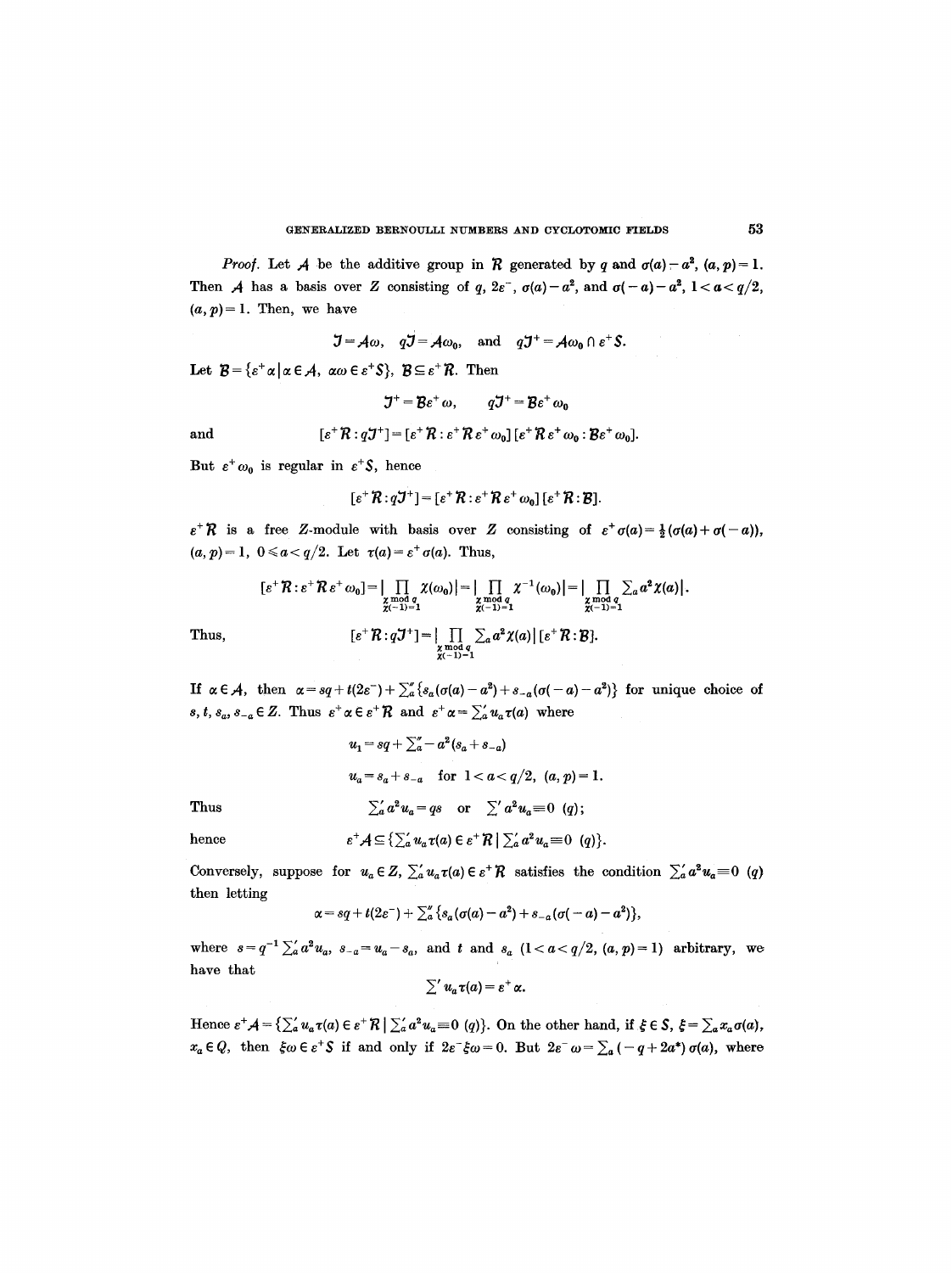from now on  $R(a)$  = least positive residue of a mod q and  $a^* = R(a^{-1})$  for  $(a, p) = 1$ . Hence  $2\varepsilon-\xi\omega=0$  if and only if for all  $c, 0 \leq c < q$ ,  $(c, p)=1$ , we have  $\sum x_b(-q+2a^*)=0$ (summation taken over all a, b such that  $ab \equiv c$  (q),  $0 \le a, b < q$ ). Combining all of the above we have if  $\beta \in \varepsilon^+ R$ ,  $\beta = \sum_a u_a \tau(a)$ , then  $\beta \in \mathcal{B}$  if and only if  $\beta = \varepsilon^+ \alpha$ , for  $\alpha \in \mathcal{A}$ and  $\alpha\omega \in \varepsilon^+$ S where

$$
\alpha = sq + t(2\varepsilon^{-}) + \sum_{a}^{n} \{s_a(\sigma(a) - a^2) + s_{-a}(\sigma(-a) - a^2)\}
$$
  
=  $[sq + t + \sum_{a}^{n} -a^2(s_a + s_{-a})] \sigma(1) + (-t) \sigma(q-1) + \sum_{a}^{n} s_a \sigma(a) + \sum_{a}^{n} s_{-a} \sigma(-a)$ 

for some *s, t, s<sub>a</sub>, s<sub>-a</sub>*  $\in$  Z, which is true if and only if  $\sum_{a} a^2 u_a \equiv 0$  (q) and there exist integers t and  $s_a$   $(1 < a < q/2, (a, p) = 1)$  such that

$$
u_1(q-2c^*) + (\sum_{a}^{\infty} (2R(ac^*)-q) u_a) - 2\{(2c^*-q) t + \sum_{a}^{\infty} (2R(ac^*)-q) s_a\} = 0
$$

for all c,  $0 \leq c < q$ ,  $(c, p) = 1$ ; the latter assertion is true if and only if there exist integers t and  $s_a$   $(1 < a < q/2, (a, p) = 1)$  such that

$$
(q-2c^*)(u_1+2t)+\sum_{a}^{\infty}(2R(ac^*)-q)(u_a-2s_a)=0
$$

for all c,  $0 \leqslant c < q$ ,  $(c, p) = 1$ . But the square-matrix

$$
||2R(ac^*)-q|| \quad (0 \leq a, c \leq q/2, (a, p) = (c, p) = 1)
$$

has non-vanishing determinant; indeed the determinant is equal, up to a factor of  $\pm$  a positive integral power of two, to the value of Maillet's determinant. Carlitz and Olson [1] showed for  $q=p$  that Maillet's determinant does not vanish. Their method generalizes completely to the case  $q = p^m$ ,  $m \ge 2$ . Hence the above system of homogeneous equations is solvable if and only if  $u_a \equiv 0$  (2) for  $0 \le a < q/2$ ,  $(a, p) = 1$ . Therefore,  $\beta=\sum_{a}^{\prime}u_{a}\tau(a)$  is in **B** if and only if

(i) 
$$
\sum_{a}^{\infty} a^{2} u_{a} \equiv 0
$$
 (q)  
(ii)  $u_{a} \equiv 0$  (2) for  $0 \le a < q/2$  (a, p) = 1.

Therefore,  $[\varepsilon^+ \mathcal{R} : \mathcal{B}] = q2^M,$ 

where  $M = \varphi(q)/2$  and  $\varphi$  is Euler's totient function. Therefore,

$$
[\varepsilon^+ \mathcal{R} : q \mathcal{J}^+] = \prod_{\substack{\chi \bmod q \\ \chi(-1) = 1}} \chi(\omega) | q 2^M.
$$

Hence  $q\mathcal{J}^+$  is a Z-module of the same rank as  $\varepsilon^+R$ , namely M. Therefore  $[\mathcal{J}^+ : q\mathcal{J}^+] = q^M$ . Also  $[\varepsilon^+ \mathcal{R}^+] = 2^M$  because  $\mathcal{R}^+ = 2(\varepsilon^+ \mathcal{R})$ . Putting all these indices together we conclude that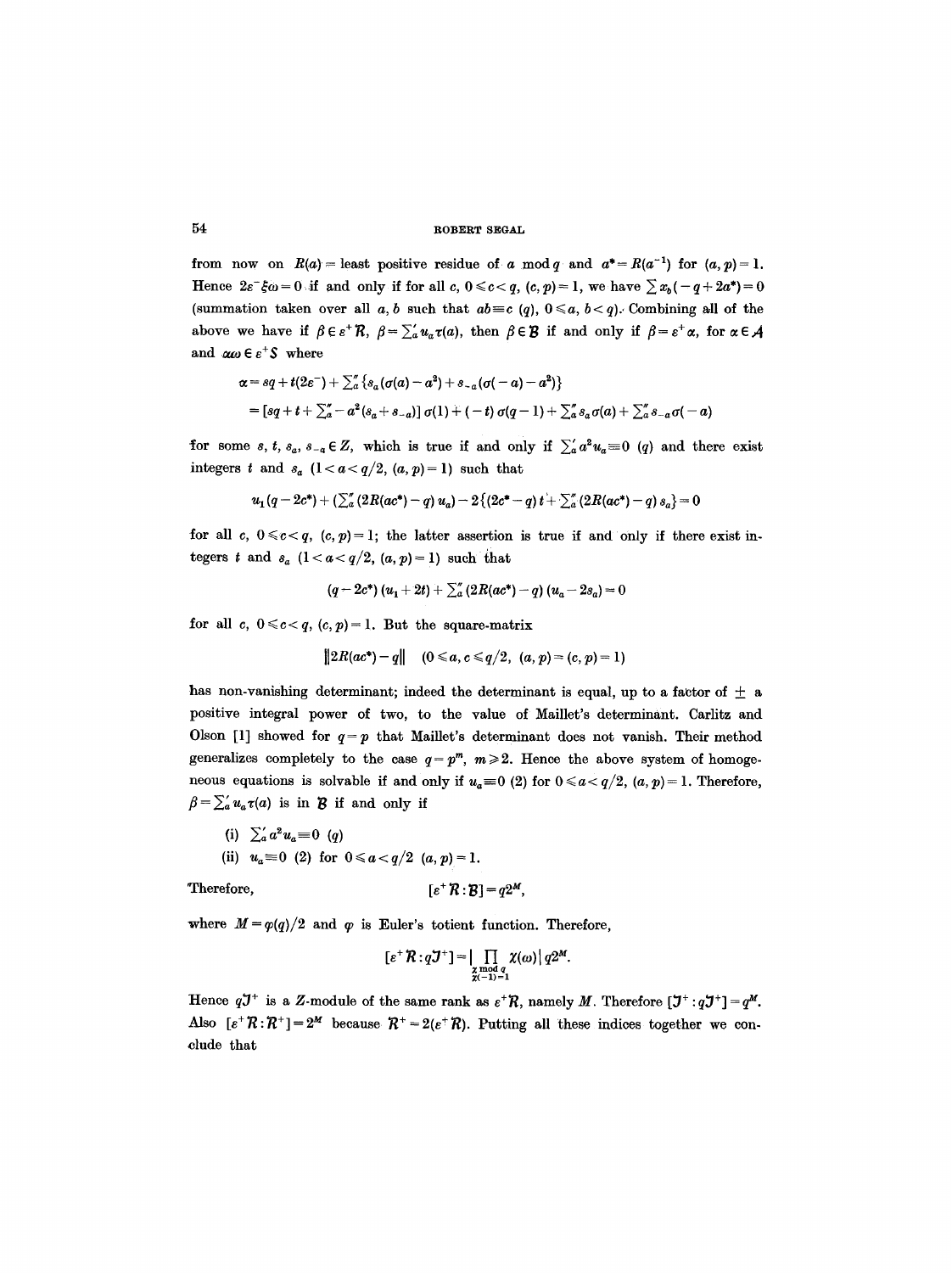$$
[\mathcal{R}^+:\mathcal{J}^+]=q\big|\prod_{\substack{\chi \bmod q\\ \chi(-1)=1}}\chi(\omega)\big|.
$$

1.2. Considerations of such sums as  $q^{-1} \sum_a a^3 \sigma(a)^{-1}$  and  $q^{-1} \sum_a a^4 \sigma(a)^{-1}$  as generators of ideals do not prove fruitful since they lead to difficult to evaluate determinants. Also it is not clear that  $\varepsilon^- \sum_a a^3 \sigma(a)^{-1}$  and  $\varepsilon^+ \sum_a a^4 \sigma(a)^{-1}$  are regular in  $\varepsilon^- S$  and  $\varepsilon^+ S$ respectively. However, the fact that for a non-principal character  $\chi$  on  $(Z/qZ)^*$  with conductor  $\chi = f$  and the *n*th Bernoulli polynomial  $B_n(x)$ , we have (v. A7)

$$
\sum_{a=1}^f \chi(a) B_n(a/f) = 0
$$

if and only if  $\chi(-1)$ , *n* even or  $\chi(-1)=-1$ , *n* odd (where it is understood that  $\chi(a) = 0$ , if  $(a, f) + 1$ ) leads one to consider elements in S of the form

$$
q^{n-1}\sum_a B_n(a/q)\,\sigma(a)^{-1}.
$$

This leads to consider the following more general situation:

PROPOSITION 2. Let  $f(x) = \sum_{i=0}^{n} c_i x^i$  be a polynomial of degree n such that:

- a)  $c_i \in \mathbb{Z}$  for  $0 \leq i < n$ ,  $c_n = c/q$ ,  $c \in \mathbb{Z}$ ,  $c \neq 0$
- b)  $f(q-x) = (-1)^n f(x)$ .

Let 
$$
\omega (= \omega_f) = \sum_a f(a) \sigma(a)^{-1} \in \mathcal{S}
$$

and suppose that  $\varepsilon^+\omega \in \varepsilon^+$ S *is regular in*  $\varepsilon^+$ S *if n is even and*  $\varepsilon^- \omega \in \varepsilon^-$ S *is regular in e-\$ i/ n iS odd, then* 

$$
[\mathcal{R}^+:\mathcal{R}^+\cap\mathcal{R}\omega]=q'2^{-M}\Big|\prod_{\substack{\chi \bmod q \\ \chi(-1)=1}}\chi(\omega)\Big| \quad \text{for } n \text{ even}
$$
  

$$
[\mathcal{R}^-:\mathcal{R}^-\cap\mathcal{R}\omega]=q'2^{-M}\Big|\prod_{\substack{\chi \bmod q \\ \chi(-1)=-1}}\chi(\omega)\Big| \quad \text{for } n \text{ odd},
$$

*where q' is defined by*  $c_n = c/q = c'/q'$ ,  $(c', q') = 1$ ,  $q' > 0$ , and  $M = \varphi(q)$ .

*Proo/.* It follows from assumption b) that

$$
\omega \in \varepsilon^+ S \quad \text{for } n \text{ even}
$$
  

$$
\omega \in \varepsilon^- S \quad \text{for } n \text{ odd.}
$$

We give the proof of the proposition for  $n$  even, although a completely analogous proof holds for n odd. Let A be the additive group in R generated by q', and  $\sigma(a) - a^n$ ,  $(a, p) = 1$ . A basis for A over Z is  $q'$ ,  $2e^-$ ,  $\sigma(a) - a^n$ , and  $\sigma(-a) - a^n$ ,  $1 < a < q/2$ ,  $(a, p) = 1$ . Clearly  $A\omega \subseteq R^+ \cap R\omega$ . Conversely, if  $\xi = \sum_a x_a \sigma(a) \in R$  ( $x_a \in Z$ ), then  $\xi \omega \in R$  implies that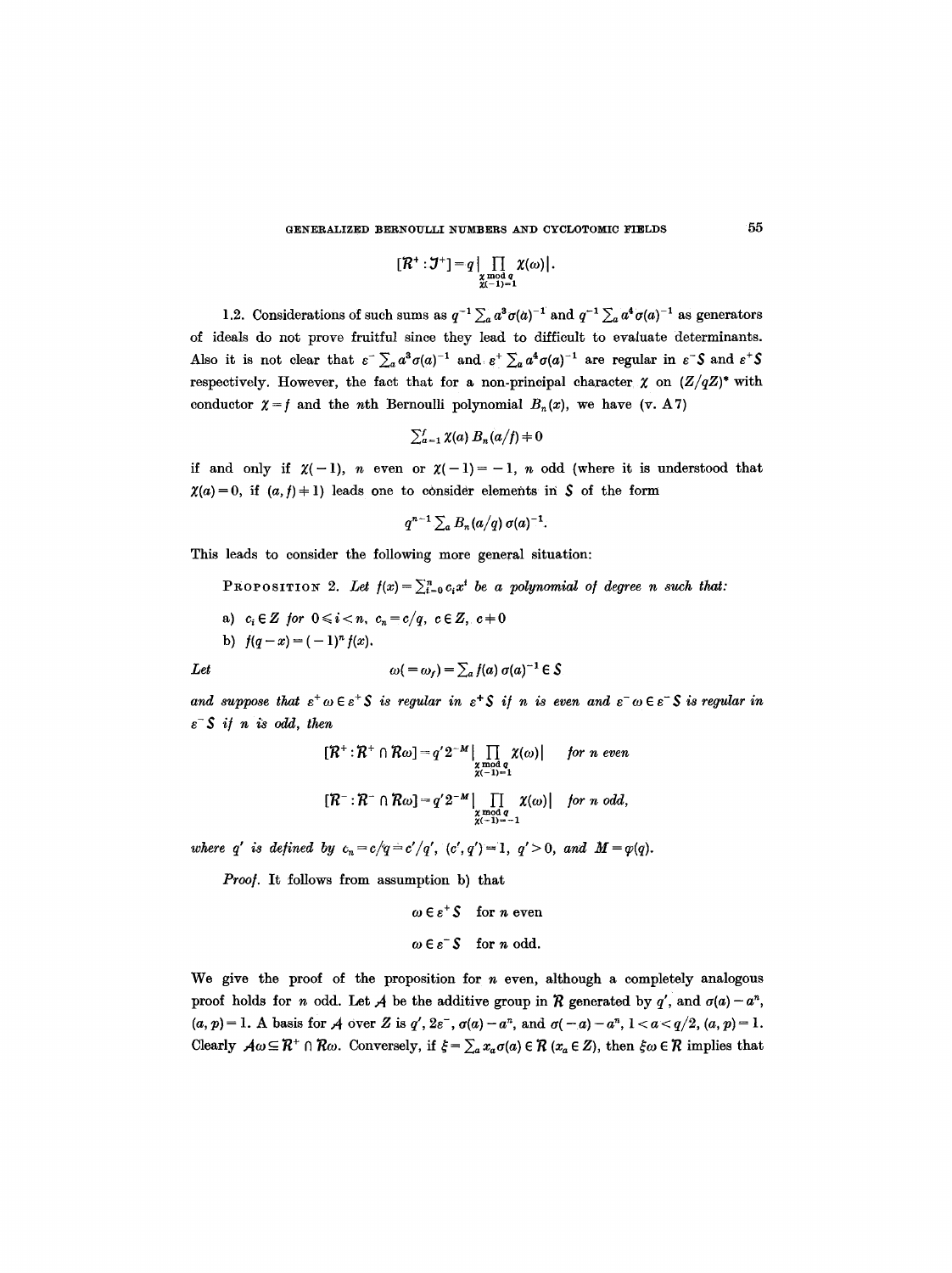$(\sum_a x_a \sigma(a)) (\sum_a a^n \sigma(a)^{-1}) \equiv 0 \mod q' R$  (because  $q' | q$  and  $\omega \equiv cq^{-1} \sum_a a^n \sigma(a)^{-1} \mod R$ ) which in turn implies that  $\sum_{a} x_{ab} a^n \equiv 0 \ (q')$  for any *b*,  $(b, p) = 1$ . This implies, in particular, for  $b=1$  that  $\sum_{a} x_a a^n \equiv 0$  (q'). Thus  $\sum_{a} x_a a^n = q'v$ , for some  $v \in Z$ . Thus  $\xi \omega =$  $[\sum_a x_a (\sigma(a) - a^n) - vq'] \omega$  or  $\xi \omega \in A \omega$ . Thus,

 $R^+ \cap R\omega = A\omega$ .

Let  $\mathcal{B}=\varepsilon^+\mathcal{A}, \mathcal{B}\subseteq\varepsilon^+\mathcal{R}$ ; further put  $\omega_0=q\omega$ . Then

$$
\mathcal{R}^+ \cap \mathcal{R}\omega = \mathcal{B}\omega, \quad q(\mathcal{R}^+ \cap \mathcal{R}\omega) = \mathcal{B}\omega_0.
$$

By assumption  $\omega$  is regular in  $\varepsilon^+$  S, hence

$$
[\varepsilon^+ \mathcal{R} : q(\mathcal{R}^+ \cap \mathcal{R}\omega)] = [\varepsilon^+ \mathcal{R} : \varepsilon^+ \mathcal{R}\omega_0] [\varepsilon^+ \mathcal{R}\omega_0 : \mathcal{B}\omega_0] = q^M \big| \prod_{\substack{\chi \bmod q \\ \chi(-1)=1}} \chi(\omega) | [\varepsilon^+ \mathcal{R} : \mathcal{B}].
$$

To calculate  $[\varepsilon^+ \mathcal{R} : \mathcal{B}]$  we consider the epimorphism

$$
\theta: \mathcal{R} \to \varepsilon^+ \mathcal{R}
$$

$$
\theta(\xi) = \varepsilon^+ \xi \quad \text{for } \xi \in \mathcal{R}.
$$

The kernel of  $\theta$  is  $R^-$ . Moreover  $A \supseteq R^-$ , for  $R^-$  is generated over Z by  $(\sigma(a)-a^n)$  - $(\sigma(-a) - a^n) \in \mathcal{A}$ . Hence

$$
[\mathcal{R}:\mathcal{A}]=[\theta(\mathcal{R}):\theta(\mathcal{A})]=[\varepsilon^+\mathcal{R}:\varepsilon^+\mathcal{A}]=[\varepsilon^+\mathcal{R}:\mathcal{B}].
$$

But  $[R : A] = q'$ , since 1,  $2\varepsilon^{-}$ ,  $\sigma(a) - a^{n}$ ,  $\sigma(-a) - a^{n}$  for all *a*,  $1 < a < q/2$ ,  $(a, p) = 1$  constitute a basis for  $R$  over  $Z$ . Hence we have that:

$$
[\varepsilon^* \mathcal{R} : q(\mathcal{R}^+ \cap \mathcal{R}\omega)] = q' \cdot q^M \mathop{\prod_{\substack{\chi \bmod q \\ \chi(-1)=1}}^{\chi(\omega)} \chi(\omega).
$$

Thus  $q(\mathcal{R}^+ \cap \mathcal{R}\omega)$  is a Z-module of rank M. Thus  $[\mathcal{R}^+ \cap \mathcal{R}\omega : q(\mathcal{R}^+ \cap \mathcal{R}\omega)] = q^M$ ; also  $[\varepsilon^+ \mathcal{R}:\mathcal{R}^+] = 2^M$ . Hence  $[\mathcal{R}^+:\mathcal{R}^+ \cap \mathcal{R}\omega] = q' 2^{-M} |\prod \chi(\omega)|$ , q.e.d.  $\chi \mod q$ <br> $\chi(-1)=1$ 

For  $n \geq 1$ , the *n*th Bernoulli polynomial  $B_n(x)$  can be written as:

$$
B_n(x) = x^n + \sum_{\nu=0}^{n-1} (a_{\nu,n}/b_{\nu,n}) x^{\nu},
$$

where  $a_{\nu,n}$ ,  $b_{\nu,n} \in \mathbb{Z}$  ( $\nu = 0, \ldots, n-1$ ),  $b_{\nu,n} \geq 1$ , and  $(a_{\nu,n}, b_{\nu,n}) = 1$ . Let  $\alpha_n =$  the least common multiple of  $b_{\nu,n}$ ,  $\nu = 0, ..., n-1$ . Let  $q'_n$  be defined by  $\alpha_n/q = \alpha'_n/q'_n$ ,  $(\alpha'_n, q'_n) = 1$  and  $q'_n > 0$ .

COROLLARY. With the notation as above, let  $h_n(x) = \alpha_n q^{n-1} B_n(x/q)$  and  $\omega_n =$  $\sum_{a} h_n(a) \sigma(a)^{-1}$ ; then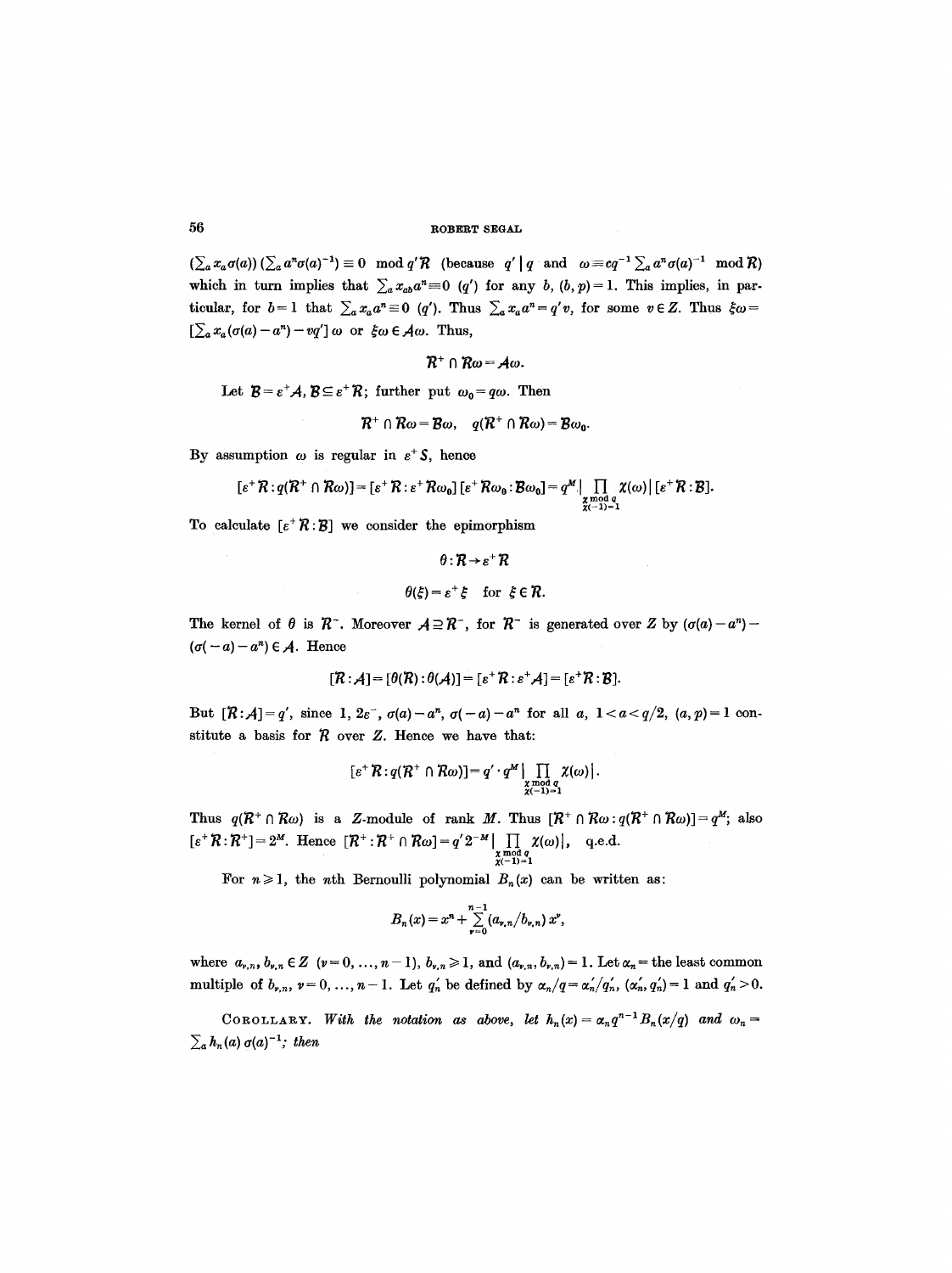GENERALIZED BERNOULLI NUMBERS AND CYCLOTOMIC FIELDS 57

$$
[\mathcal{R}^+:\mathcal{R}^+\cap \mathcal{R}\omega_n]=q_n'\cdot 2^{-M}\Big|\prod_{\substack{\chi \bmod q \\ \chi(-1)=1}}\chi(\omega_n)\Big|=q_n'(\alpha_n/2)^M(1-p^{n-1})\Big|\prod_{\substack{\chi \bmod q \\ \chi(-1)=1}}B_{\chi}^n| \quad \text{for } n \text{ even};
$$
  

$$
[\mathcal{R}^-:\mathcal{R}^-\cap \mathcal{R}\omega_n]=q_n'\cdot 2^{-M}\Big|\prod_{\substack{\chi \bmod q \\ \chi \bmod q \\ \chi(-1)=-1}}\chi(\omega_n)\Big|=q_n'(\alpha_n/2)^M\Big|\prod_{\substack{\chi \bmod q \\ \chi(-1)=-1}}B_{\chi}^n| \quad \text{for } n \text{ odd},
$$

*where*  $M = \varphi(q)$ *.* 

*Proof.* We notice that  $h_n(x)$  has integral coefficients except for the leading coefficient, which is  $\alpha_n/q$ . In order to apply the previous proposition we must verify that  $h_n(q-x)=(-1)^n h_n(x)$  and that  $\omega_n$  is regular in  $\varepsilon^+$  S for *n* even and regular in  $\varepsilon^-$  S for  $n$  odd. As for the first assertion:

$$
h_n(q-x) = \alpha_n q^{n-1} B_n((q-x)/q) = \alpha_n q^{n-1} B_n\left(1-\frac{x}{q}\right)
$$
  
=  $(-1)^n \alpha_n q^{n-1} B_n(x/q)$  by (A 2)  
=  $(-1)^n h_n(x)$ .

As for the latter assertion, it suffices to calculate  $\chi(\omega_n)$  and show that  $\chi(\omega_n)=0$  if and only if n even,  $\chi(-1)=1$  or n odd,  $\chi(-1)=-1$ , for  $\chi$  a character mod q. Let  $f =$  conductor of  $\chi$ ,  $f|q$ . We first consider non-principal  $\chi$ , so  $f > 1$ . If  $(a, p) \neq 1$ , we agree to let  $\chi(a)=0$ . Then  $\chi(\omega)=0$  if and only if

$$
q^{n-1}\sum_{0\leq b\leq q}\chi(b)\,B_n(b/q)+0.
$$

But

$$
q^{n-1} \sum_{0 \leq b < q} \chi(b) B_n(b/q) = q^{n-1} \sum_{0 \leq a < q} \chi(b) \sum_{\alpha \leq a < q} B_n(a/q)
$$
\n
$$
= q^{n-1} \sum_{b=1}^{\ell} \chi(b) \sum_{k=0}^{(q/f)-1} B_n((b+kt)/q) \quad \text{(by A4)}
$$
\n
$$
= q^{n-1} \sum_{b=1}^{\ell} \chi(b) \sum_{k=0}^{(q/f)-1} \sum_{r=0}^n C_{n,r} (b/q)^r B_{n-r}(kt/q)
$$
\n
$$
= q^{n-1} \sum_{b=1}^{\ell} \chi(b) \sum_{r=0}^n C_{n,r} \frac{(b/q)^r}{(q/f)^{n-r-1}} \left[ (q/f)^{n-r-1} \sum_{k=0}^{(q/f)-1} B_{n-r} \left( k / \frac{q}{f} \right) \right] \quad \text{(by A3)}
$$
\n
$$
= f^{n-1} \sum_{b=1}^{\ell} \chi(b) \sum_{r=0}^n C_{n,r} (b/f)^r B_{n-r} \left( \frac{q}{f} \cdot 0 \right)
$$
\n
$$
= f^{n-1} \sum_{b=1}^{\ell} \chi(b) \sum_{r=0}^n C_{n,r} (b/f)^r B_{n-r} (0) \quad \text{(by A1)}
$$
\n
$$
= f^{n-1} \sum_{b=1}^{\ell} \chi(b) B_n(b/f) + 0
$$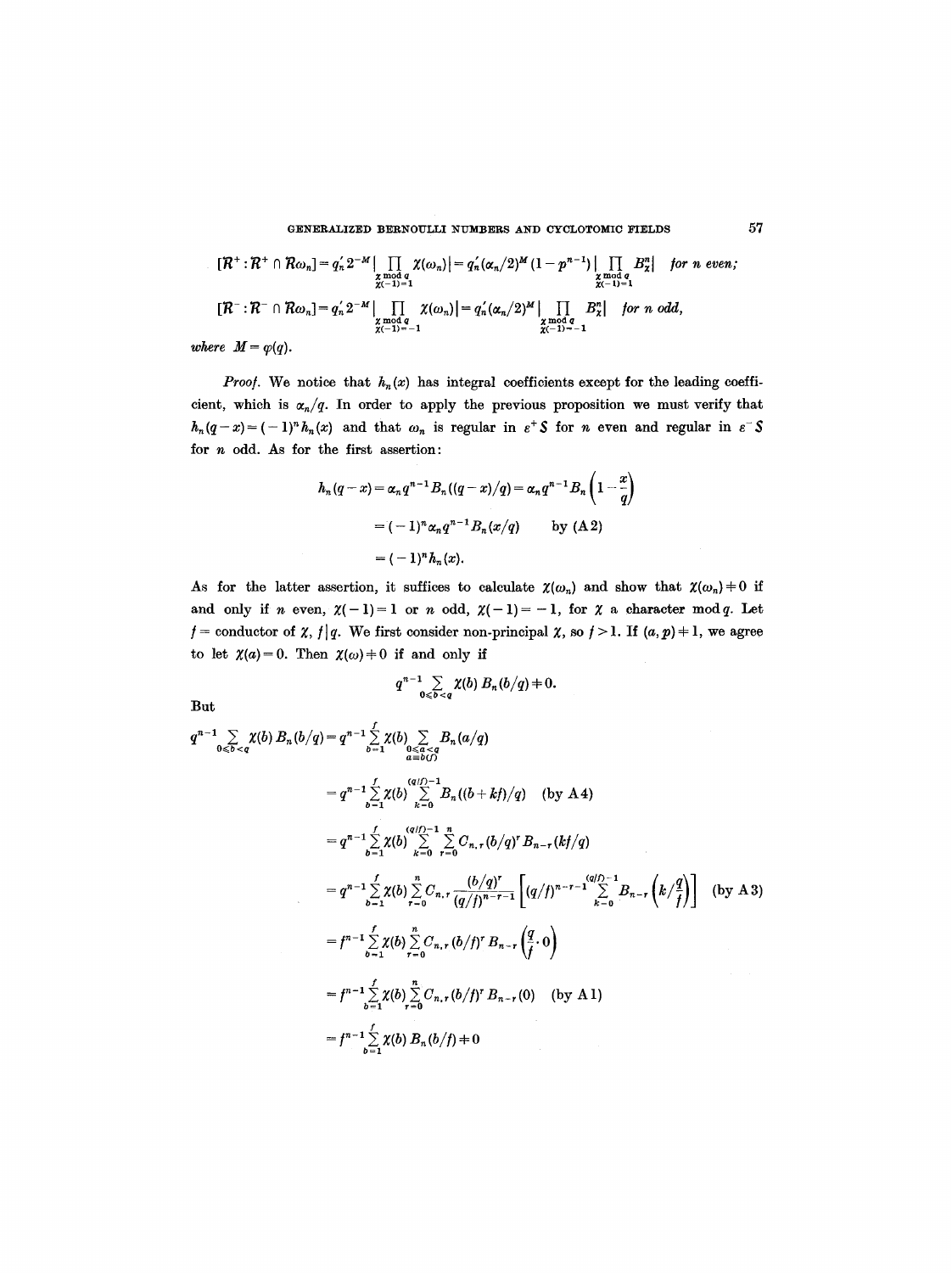if and only if n even,  $\chi(-1)=1$  or n odd,  $\chi(-1)=-1$  (by A7). It remains to treat the case  $\chi = 1$ :

$$
1(\omega_n) + 0 \text{ if and only if } q^{n-1} \sum_{\substack{0 \leqslant b < q \\ (b, p) = 1}} B_n(b/q) + 0.
$$

But

$$
q^{n-1} \sum_{\substack{0 \leq b \leq q \\ (b,p)=1}} B_n(b/q) = q^{n-1} \sum_{b=0}^{q-1} B_n(b/q) - q^{n-1} \sum_{t=0}^{(q/p)-1} B_n(pt/q)
$$
  
\n
$$
= q^{n-1} \sum_{b=0}^{q-1} B_n(0+b/q) - q^{n-1} \sum_{t=0}^{(q/p)-1} B_n(pt/q) \quad \text{(by A3)}
$$
  
\n
$$
= B_n(0 \cdot q) - q^{n-1} \sum_{t=0}^{(q/p)-1} B_n(pt/q) = B_n(0) - q^{n-1} \sum_{t=0}^{(q/p)-1} B_n(t/q)
$$
  
\n
$$
= B_n(0) - q^{n-1} (p/q)^{n-1} \Big\{ (q/p)^{n-1} \sum_{t=0}^{(q/p)-1} B_n(0+t/q) \Big\} \quad \text{(by A3)}
$$
  
\n
$$
= B_n(0) - q^{n-1} (p/q)^{n-1} B_n(0 \cdot q/p)
$$
  
\n
$$
= B_n(0) - p^{n-1} B_n(0) = (1 - p^{n-1}) B_n(0) + 0
$$

if n is even, because then  $B_n(0) = \pm B_{n/2} + 0$ . We may now apply Proposition 2 to  $h_n(x) = \alpha_n q^{n-1} B_n(x/q)$ . It remains only to observe that:

for 
$$
\chi + 1
$$
,  $\chi(\omega_n) = \alpha_n B_{\chi}^n$   
for  $\chi = 1$ ,  $1(\omega_n) = \alpha_n (1 - p^{n-1}) B_n(0) = \alpha_n (1 - p^{n-1}) B_1^n$ .

(The fact that  $B_n(0) = B_1^n$  is adduced as follows:

$$
B_n(0) = B_n(1) \qquad \text{(for } B_n(x) = (-1)^n B_n(1-x) \text{ and } B_n(0) = 0 \text{ for } n \text{ odd})
$$

$$
= B_n^*(0) \qquad \text{(by (A5))}
$$

$$
= B_n^* = B_1^n \qquad \text{(from definitions in the appendix).)}
$$

Thus,  
\n
$$
[\mathcal{R}^+:\mathcal{R}^+\cap \mathcal{R}\omega_n]=q'_n(\alpha_n/2)^M(1-p^{n-1})\left|\prod_{\substack{\chi \bmod q \\ \chi(-1)=1}} B_{\chi}^n\right| \quad (n \text{ even})
$$
\n
$$
[\mathcal{R}^-:\mathcal{R}^-\cap \mathcal{R}\omega_n]=q'_n(\alpha_n/2)^M\left|\prod_{\substack{\chi \bmod q \\ \chi(-1)=-1}} B_{\chi}^n\right| \quad (n \text{ odd}).
$$

1.3. Let  $Q_p$  be the p-adic number field and  $Z_p$  be the subring of p-adic integers  $(p+2)$ . Put  $R = 0$  =  $\Omega$  =  $\Omega$ 

$$
\mathbf{R} = Z_p[d], \quad \mathbf{S} = Q_p[d]
$$

$$
\mathbf{S}^+ = \varepsilon^+ \mathbf{S}, \quad \mathbf{S}^- = \varepsilon^- \mathbf{S}
$$

$$
\mathbf{R}^+ = \mathbf{R} \cap \mathbf{S}^+ = \varepsilon^+ \mathbf{R}; \quad \mathbf{R}^- = \mathbf{R} \cap \mathbf{S}^- = \varepsilon^- \mathbf{R}
$$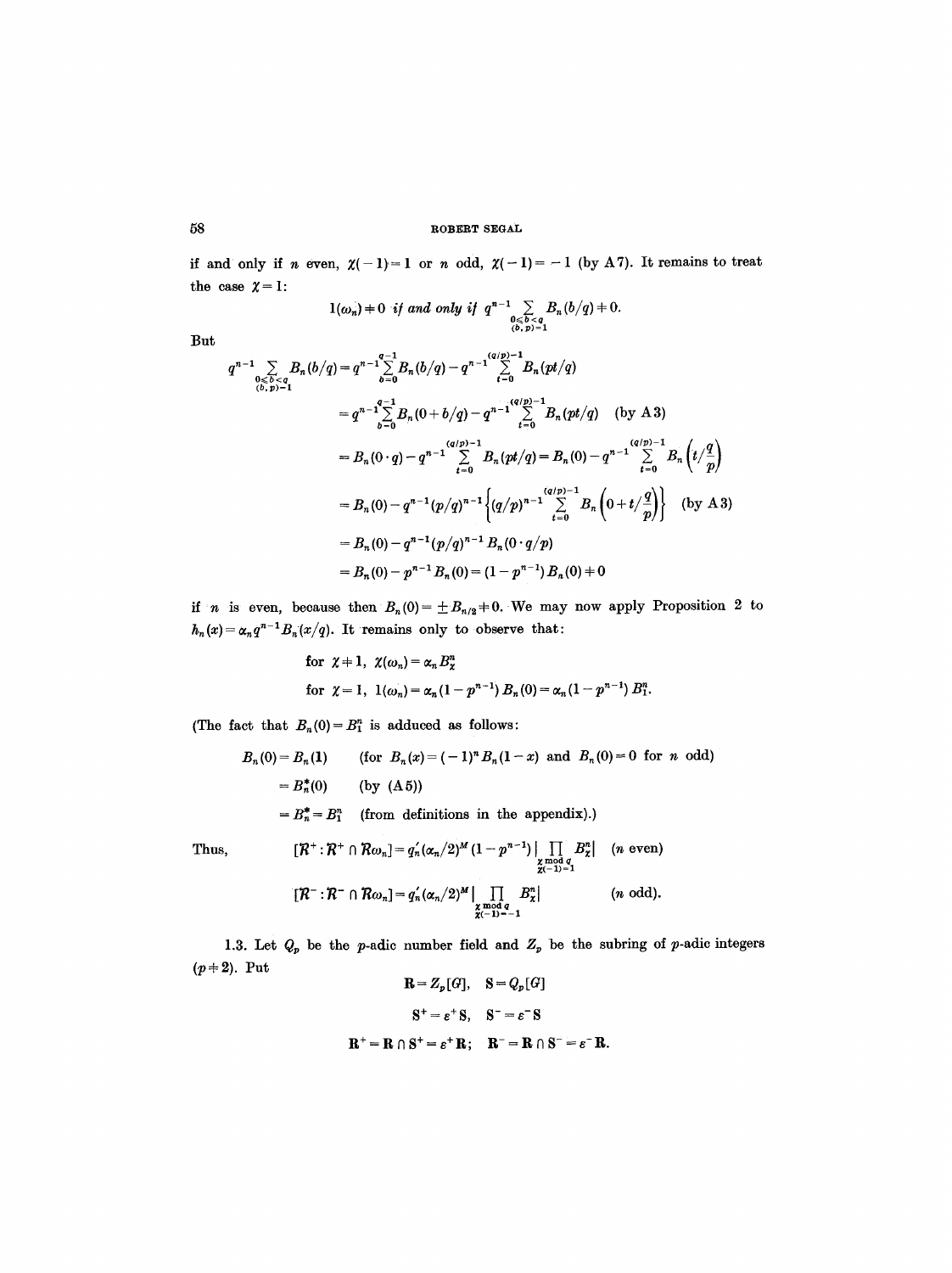If  $u \in Q$ , and  $u = (r/s) p^r$ ,  $(r, p) = (s, p) = 1$ ,  $r, s, v \in Z$ , then define:

$$
(u)_p=p^{\nu}.
$$

Analogous to the classical results used for the group ring over the rational numbers, we recall the following facts:

1) Let 
$$
\xi \in S
$$
,  $\xi = \sum_a x_a \sigma(a)$ ,  $x_a \in Q_p$ . Define

$$
\chi(\xi) = \sum_a x_a \, \chi(a)
$$

for any residue character mod q. Then  $\xi$  is regular in S if and only if  $\iint_{\mathbf{z} \bmod q} \chi(\xi) = 0$ . Similarly, if  $\xi \in S^+ (S^-)$  then  $\xi$  is regular in  $S^+ (S^-)$  if and only if

$$
\prod_{\substack{\chi \bmod q \\ \chi(-1)=1}} \chi(\xi) + 0, \quad (\prod_{\substack{\chi \bmod q \\ \chi(-1)=-1}} \chi(\xi) + 0).
$$

2) If  $\xi \in \mathbf{R}$  is regular in S, then  $[\mathbf{R} : \xi \mathbf{R}] = (\iint_{\mathbf{z} \bmod q} \chi(\xi)_{p}$ . Similarly if  $\xi \in \mathbf{R}^{+}$  is regular in S<sup>+</sup>, then  $[\mathbf{R}^+ : \xi \mathbf{R}^+] = \begin{pmatrix} \prod_{\substack{\text{z mod } q}} \chi(\xi) \\ \chi(-1) = 1 \end{pmatrix}_p$  and if  $\xi \in \mathbf{R}^-$  is regular in S<sup>-</sup>, then  $[\mathbf{R}^- : \xi \mathbf{R}^-] =$ 

 $\left\{\begin{array}{c} | \ \end{array}\right. \left\{\begin{array}{c} \chi(\xi))_p. \end{array}\right.$  We now state a proposition analogous to Proposition 2.  $\chi^{mod \, q}_{(r-1)=-1}$ 

Let  $f(x) = \sum_{i=0}^{n} c_i x^i$  be a polynomial of degree *n* such that

1)  $c_i \in Z_p$ , for  $0 \le i < n$  and  $c_n = c/q$ ,  $c \in Z_p$ ,  $c \ne 0$ 2)  $f(q-x) = (-1)^n f(x)$ .

Let  $\omega_f = \sum_a f(a) \sigma(a)^{-1}.$ 

Let q' be defined by 
$$
c_n = c/q = c'/q'
$$
,  $(c', q') = 1$ , and  $q' > 0$ . Let A be the additive group generated over  $Z_p$  by q' and  $\sigma(a) - a^n$ . Let  $B = \varepsilon^+ A$  for n even,  $B = \varepsilon^- A$  for n odd.

**PROPOSITION 3.** With the above definitions and hypotheses, suppose now that  $w_t$ *is regular in*  $S^+$  *for n even,*  $w_f$  *is regular in*  $S^-$  *for n odd. Then* 

(i) 
$$
[\mathbf{R}^+:\mathbf{R}^+ \cap \mathbf{R}\omega_f] = q' \Big( \prod_{\substack{\chi \mod q \\ \chi(-1)=1}} \chi(\omega_f) \Big)_{p}
$$
 for n even  

$$
[\mathbf{R}^-:\mathbf{R}^- \cap \mathbf{R}\omega_f] = q' \Big( \prod_{\substack{\chi \mod q \\ \chi(-1)=-1}} \chi(\omega_f) \Big)_{p}
$$
 for n odd.

(ii)  $\mathbf{R}^+ \cap \mathbf{R}\omega_f = \mathbf{B}\omega_f$  *for n even* 

 $\mathbf{R}^- \cap \mathbf{R}\omega_f = \mathbf{B}\omega_f$  for *n* odd.

Proof. Proof proceeds exactly as in Proposition 2, but the formula simplifies since  $\mathbf{R}^{\pm}=\varepsilon^{\pm}\mathbf{R}$  (for  $p\neq 2$ ).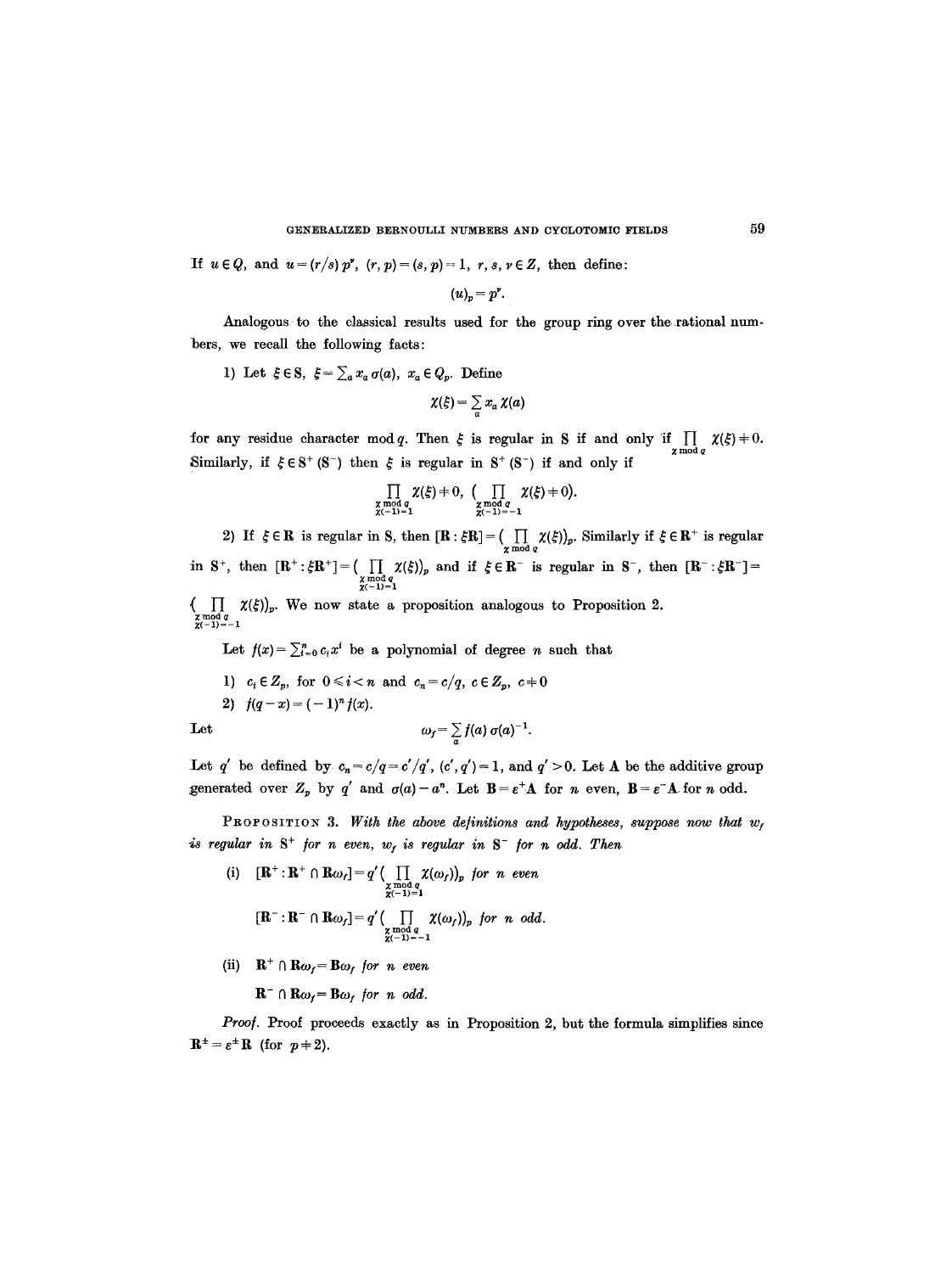For each  $n \geq 1$ , let

$$
\omega_n = \sum_{a} q^{n-1} B_n(a/q) \sigma(a)^{-1} \in S.
$$

(Note the omission of the constant  $\alpha_n$ .) Let  $I_n^+ = \mathbb{R}^+ \cap R\omega_n$  (*n* even);  $I_n^- = \mathbb{R}^- \cap R\omega_n$ (*n* odd). Let  $A_n$  be the additive group generated over  $Z_p$  in R by q and  $\sigma(a) - a^n$ . Let  $\mathbf{B}_n = \varepsilon^+ \mathbf{A}_n$  for n even;  $\mathbf{B}_n = \varepsilon^- \mathbf{A}_n$  for n odd.

COROLLARY. *With the above delinitions* 

(i) 
$$
[\mathbf{R}^+:\mathbf{I}_n^+] = q \Big( \prod_{\substack{\mathbf{x} \mod q \\ \mathbf{x}(-1) = 1}} B_{\mathbf{x},p}^n \Big) \quad (n \text{ even})
$$

$$
[\mathbf{R}^-:\mathbf{I}_n^-] = q \Big( \prod_{\substack{\mathbf{x} \mod q \\ \mathbf{x}(-1) = -1}} B_{\mathbf{x},p}^n \Big) \quad (n \text{ odd}).
$$

(ii)  $\mathbf{I}_n^+ = \mathbf{B}_n \omega_n$  (*n* even)  $I_n = B_n \omega_n$  (n odd).

*Proof.* For any  $n \ge 1$ ,

$$
B_n(x) = x^n - \frac{1}{2}nx^{n-1} + \sum_{u=1}^{\lfloor n/2 \rfloor} (-1)^{u-1}C_{n, 2u}B_u x^{n-2u}
$$
  
and  

$$
q^{n-1}B_n(x/q) = q^{-1}\left(x^n - \frac{1}{2}nqx^{n-1} + \sum_{u=1}^{\lfloor n/2 \rfloor} (-1)^{u-1}C_{n, 2u}B_ux^{n-2u}q^{2u}\right).
$$

By the von Staudt-Clausen theorem,  $B<sub>u</sub>$  has square-free denominator; hence because  $p+2$ , we have that all the coefficients of  $q^{n-1}B_n(x/q)$ , except the leading coefficient, are *p*-adic integers. The leading coefficient is  $1/q$  and so in all cases  $q' = q$ . In the proof of the corollary to Proposition 2 we saw that  $q^{n-1}B_n((q-x)/q)= (-1)^n q^{n-1}B_n(x/q)$ . Also just as we derived in the proof of the same corollary, we have: for  $\chi+1$ ,  $\chi(\omega_n)=B_{\chi}^n+0$  if and only if  $\chi(-1)=1$ , *n* even or  $\chi(-1)=-1$ , *n* odd; for  $\chi=1$ ,  $l(\omega_n)=(1-p^{n-1})B_1^n+0$  for *n* even. As previously noted,  $\omega_n\in\mathbb{S}^+$  if *n* is even and  $\omega_n \in \mathbb{S}^-$  if n is odd. Hence we have that  $\omega_n$  is regular in  $\mathbb{S}^+$  for n even and  $\omega_n$  is regular in  $S^-$  for  $n$  odd. All the hypotheses of Proposition 3 are fulfilled. It only remains to remark that  $(1-p^{n-1})_p=1$  if  $n\geq 2$ .

We recall that  $\mathbf{R}^+ = \varepsilon^+ \mathbf{R}$  and  $\mathbf{R}^- = \varepsilon^- \mathbf{R}$  have bases over  $Z_p$  consisting of  $\sigma(a)$ +  $\sigma(-a)$ ,  $0 \leq a < q/2$ ,  $(a, p) = 1$  and  $\sigma(a) - \sigma(-a)$ ,  $0 \leq a < q/2$ ,  $(a, p) = 1$ , respectively. It is a simple calculation to show that

$$
\mathbf{B}_n = \varepsilon^+ \mathbf{A}_n = \left\{ \sum_a u_a (\sigma(a) + \sigma(-a)) \mid u_a \in Z_p, \sum_a u_a u_a \equiv 0 \ (q) \right\} \quad n \text{ even}
$$
\n
$$
\mathbf{B}_n = \varepsilon^- \mathbf{A}_n = \left\{ \sum_a u_a (\sigma(a) - \sigma(-a)) \mid u_a \in Z_p, \sum_a u_a u_a \equiv 0 \ (q) \right\} \quad n \text{ odd.}
$$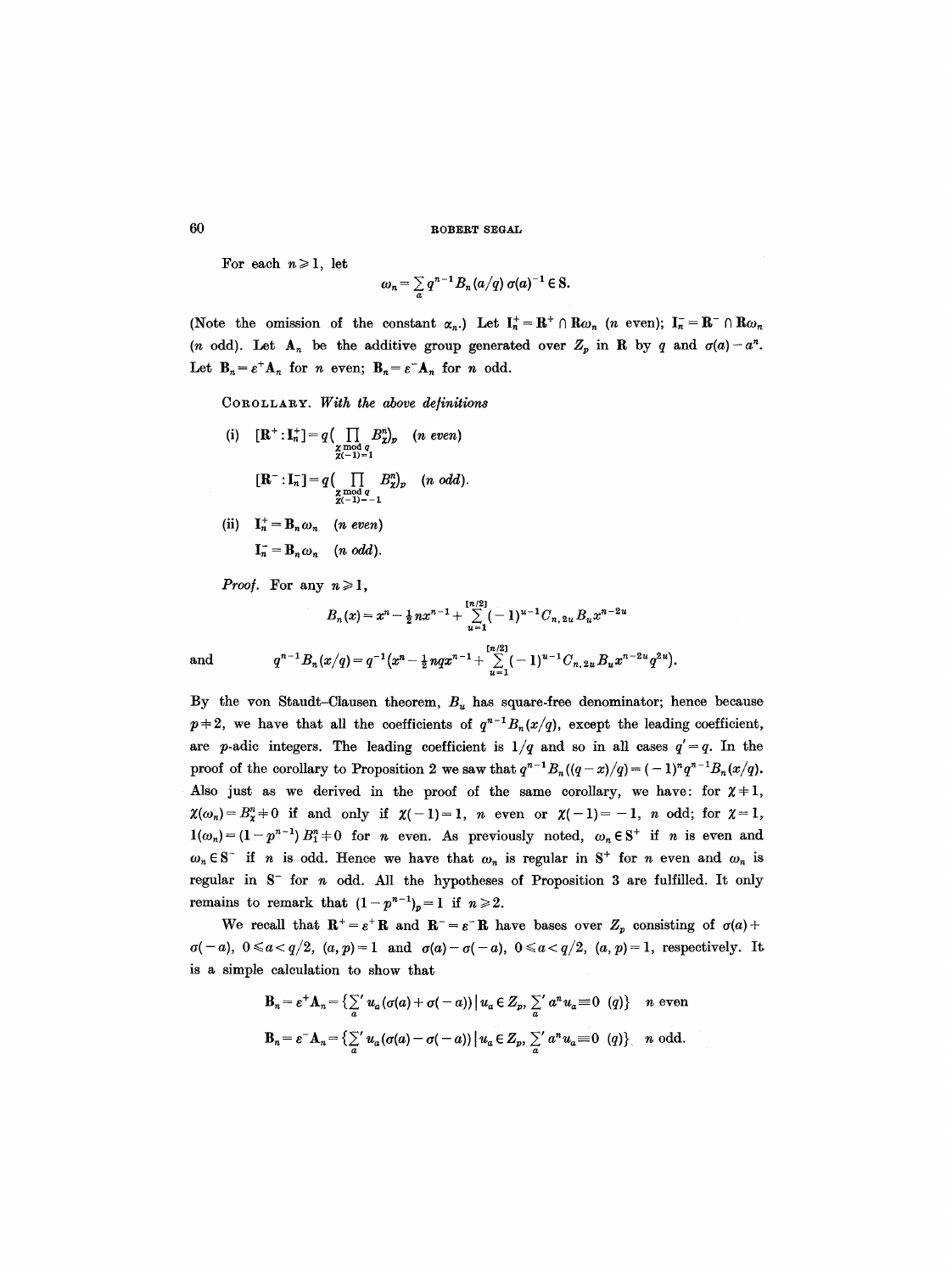GENERALIZED BERNOULLI NUMBERS AND CYCLOTOMIC FIELDS 61

Let 
$$
\mathbf{B}_{n}^{*} = \left\{ \sum_{a} u_{a} (\sigma(a) + \sigma(-a)) \, \middle| \, u_{a} \in Z_{p}, \, \sum_{a} u_{a} u_{a} \equiv 0 \, (q^{2}) \right\} \quad n \text{ even}
$$

$$
\quad\text{and}\quad
$$

 $\sim$ 

and 
$$
\mathbf{B}_n^* = \left\{ \sum_a' u_a (\sigma(a) - \sigma(-a)) \, \middle| \, u_a \in Z_p, \, \sum_a' a^n u_a \equiv 0 \, (q^2) \right\} \quad n \text{ odd.}
$$

Clearly  $B_n^*$  is an additive subgroup of  $B_n$ .

LEMMA 1. 
$$
\mathbf{I}_n^+ = \mathbf{B}_n \omega_n = \mathbf{R}^+ q \omega_n + \mathbf{B}_n^* \omega_n \text{ for } n \text{ even}
$$

$$
\mathbf{I}_n^- = \mathbf{B}_n \omega_n = \mathbf{R}^- q \omega_n + \mathbf{B}_n^* \omega_n \text{ for } n \text{ odd.}
$$

*Proof.* We do proof for *n* even, and proof for *n* odd is entirely analogous.

We have from corollary to Proposition 3 that  $I_n^+ = B_n \omega_n$ . It is also clear from the definition of  $I_n^+=\mathbb{R}^+\cap \mathbb{R}\omega_n$  that  $\mathbb{R}^+q\omega_n\subseteq I_n^+$ ; also  $\mathbb{B}_n^*\subseteq \mathbb{B}_n$  implies that  $\mathbb{B}_n^*\omega_n\subseteq$  $B_n\omega_n = I_n^+$ . Thus  $\mathbf{R}^+q\omega_n + \mathbf{B}_n^*\omega_n \subseteq I_n^+ = B_n\omega_n$ . Consider the following diagram

$$
\mathbf{I}_n^+ = \mathbf{B}_n \omega_n
$$
\n
$$
\mathbf{B}^+ q \omega_n + \mathbf{B}_n^* \omega_n
$$
\n
$$
\mathbf{B}^+ q \omega_n
$$
\n
$$
\mathbf{B}_n^* \omega_n
$$
\n
$$
\mathbf{B}_n^* \omega_n
$$

Because  $B_n$  and  $B_n^*$  are additive subgroups of  $R^+$  and  $\omega_n$  is regular in  $S^+$ , therefore

$$
[\mathbf{B}_n \omega_n \colon \mathbf{B}_n^* \omega_n] = [\mathbf{B}_n \colon \mathbf{B}_n^*] = q.
$$

Going to the bottom part of the diagram, we obtain

$$
\mathbf{B}_n^* \omega_n \cap \mathbf{R}^+ q \omega_n = \mathbf{B}_n q \omega_n.
$$

Indeed, if  $\xi \in \mathbb{B}_n^* \omega_n \cap \mathbb{R}^+ q \omega_n$ , then  $\xi = y \omega_n = q z \omega_n$  where  $y \in \mathbb{B}_n^*$  and  $z \in \mathbb{R}^+$ . Because  $\omega_n$ is regular in S<sup>+</sup> we obtain  $qz = y$ . Using the basis of R<sup>+</sup>, we see that  $z = y/q \in B_n$ . Hence  $\xi \in \mathbf{B}_n q \omega_n$ . Conversely,  $\mathbf{B}_n q \omega_n \subseteq \mathbf{B}_n^* \omega_n \cap \mathbf{R}^+ q \omega_n$ .

*[Remark.* If one tries to prove this lemma for group rings over the rational numbers and integers, an obstacle to the proof is encountered on the latter inclusion; for  $\mathcal{B}_n \subseteq \varepsilon^+ R$ , and  $\mathcal{R}^+ \not\subseteq \varepsilon^+ R$  in the case where  $\mathcal{R} = Z[G].$ 

Finally,  $[\mathbf{R}^+q\omega_n:\mathbf{B}_nq\omega_n]=[\mathbf{R}^+:\mathbf{B}_n]$  because  $\omega_n$  is regular in  $\mathbf{S}^+$ . A simple calculation gives  $[\mathbf{R}^+:\mathbf{B}_n]=q$ .

Applying the well-known isomorphism theorem to the diagram we obtain:

$$
[\mathbf{R}^+q\omega_n+\mathbf{B}_n^*\omega_n:\mathbf{B}_n^*\omega_n]=q.
$$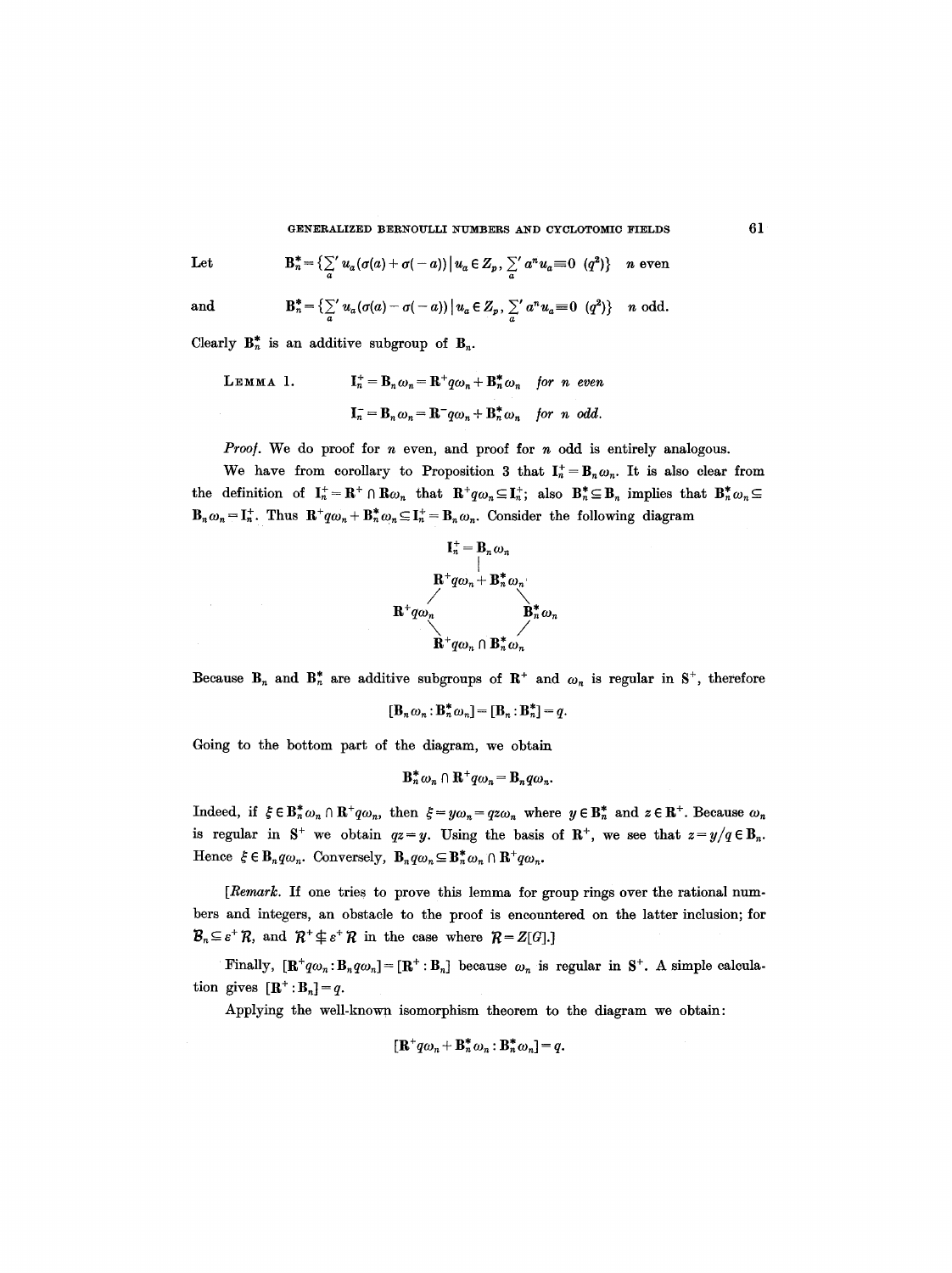But we proved  $[\mathbf{B}_n \omega_n : \mathbf{B}_n^* \omega_n] = q$ . Therefore

$$
[\mathbf{B}_n \omega_n : \mathbf{R}^+ q \omega_n + \mathbf{B}_n^* \omega_n] = 1
$$
  
or  

$$
\mathbf{I}_n^+ = \mathbf{B}_n \omega_n = \mathbf{R}^+ q \omega_n + \mathbf{B}_n^* \omega_n.
$$

# **w**

 $f: \mathbf{R} \to \mathbf{R}$ 

2.1. Define an additive homomorphism

$$
\mathbf{b}\mathbf{y}
$$

$$
f(\sigma(a')) = a^{-1}\sigma(a)
$$
, for  $(a', p) = 1$ ,  $a' \equiv a \ (q)$ ,  $0 \le a < q$ .

 $f(\sigma(a)) = a^{-1}\sigma(a), \quad 0 \leqslant a < q, \ \ (a,\, p) = 1$ 

*f* extends by linearity to a  $Z_p$ -homomorphism of **R** into **R** such that  $f(qR) \subseteq qR$ . Hence  $f$  induces an additive homormorphism:

$$
f\colon \mathbf{R}/q\mathbf{R}\to \mathbf{R}/q\mathbf{R}.
$$

 $\ddot{f}$  is also a multiplicative homomorphism. It is clearly injective; and since  $f(a\sigma(a)) \equiv \sigma(a)$ mod  $qR$  we have that  $\tilde{f}$  is surjective, and hence an automorphism. (Remark:  $f$  itself is not multiplicative.)

Let  $\pi: \mathbb{R} \to \mathbb{R}/q\mathbb{R}$  be canonical coset mapping.

**LEMMA** 2. If  $p+2$ ,  $p\nmid n$ , and  $p\nmid n+1$ , then

$$
\bar{f}(\pi(\mathbf{B}_n^*\,\omega_n))=\pi(\mathbf{B}_{n+1}^*\,\omega_{n+1})
$$

*except in case*  $q = p = 3$  *and n = 1.* 

*Proo/.* Recall that

$$
\omega_n=\sum_a q^{n-1}B_n(a/q)\sigma(a)^{-1},
$$

where 
$$
B_n(a) = a^n - \frac{1}{2}na^{n-1} + \sum_{u=1}^{\lfloor n/2 \rfloor} (-1)^{u-1}C_{n, 2u}B_u a^{n-2u}.
$$

Hence,  $\omega_n \equiv q^{-1} \sum_a (a^n - \frac{1}{2} \text{ and } a^{n-1}) \sigma(a)^{-1} \mod qR.$ 

By a simple calculation:

$$
\mathbf{B}_n^* \omega_n \equiv \{ q^{-1} \sum_c [\sum_a' u_a (2 R (c a^{-1})^n - q n (c a^{-1})^{n-1}] \sigma(c); \ \ u_a \in Z_p, \ \sum_a' a^n u_a \equiv 0 \ (q^2) \} \ \ \text{mod} \ q\mathbf{R}.
$$

(The above characterization of  $B_n^* \omega_n$  is valid whether *n* is even or odd. Recall that  $R(a)$ is the least positive residue of  $a \mod q$ .)

Let  $\alpha \in \mathbb{B}_n^* \, \omega_n,$  then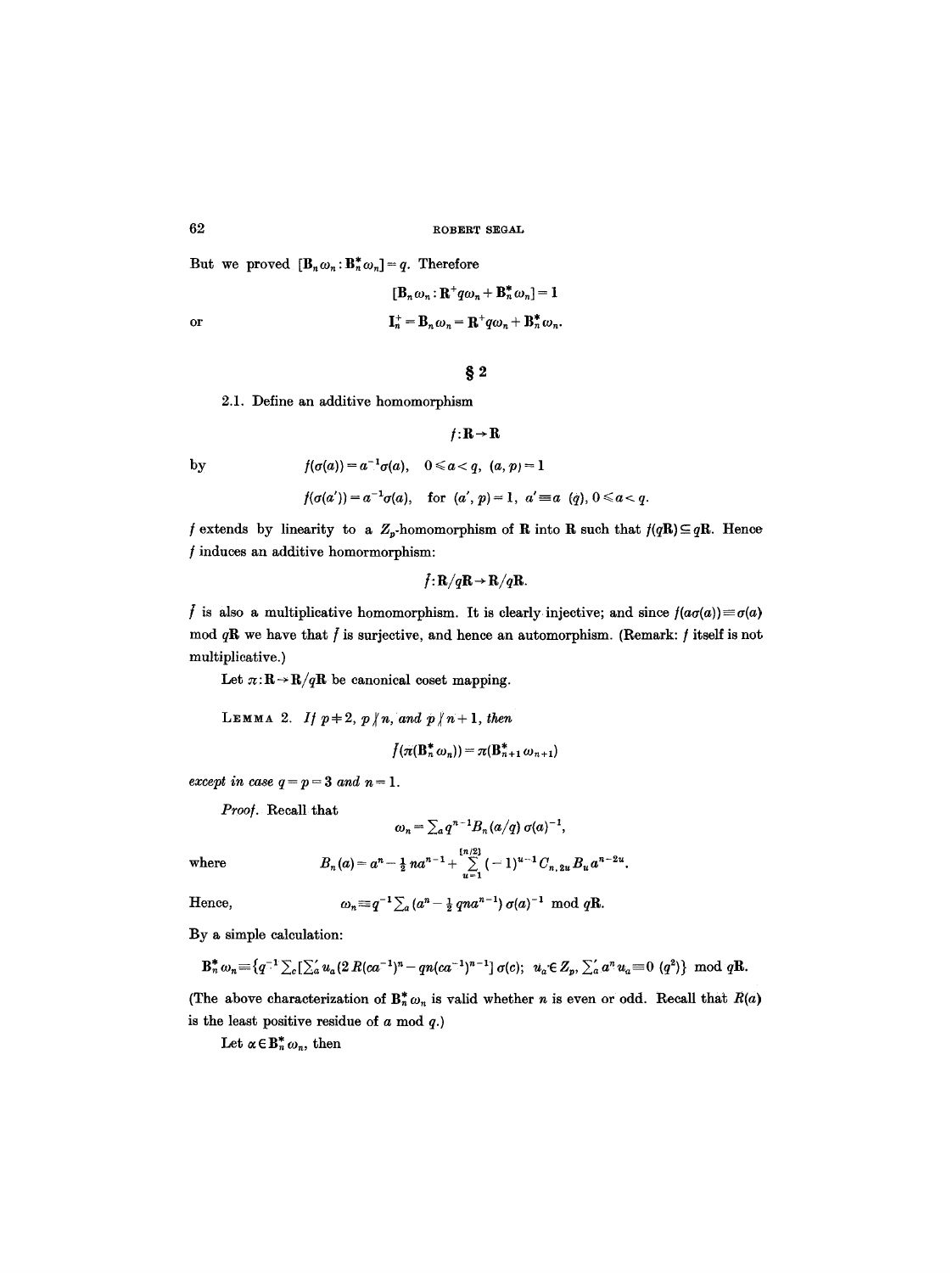GENERALIZED BERNOULLI NUMBERS AND CYCLOTOMIC FIELDS 63

$$
f(\alpha) \equiv q^{-1} \sum_c \left[ \sum_a' u_a (2R(c^{-1}a)^n c^{-1} - qnc^{-n}a^{n-1}) \right] \sigma(c) \mod qR,
$$

where  $u_a \in Z_p$ ,  $\sum_a a^n u_a \equiv 0 \mod q^2 Z_p$ . We wish to show that  $\pi(f(\alpha)) \in \pi(B_{n+1}^* \omega_{n+1})$ .

For  $0 \leq a < q/2$ ,  $(a, p) = 1$ , let  $v_a = nu_a/(n+1)a$ , then  $v_a \in Z_p$  (because  $p \nmid n+1$ ) and  $\sum_{a} a^{n+1} v_a \equiv 0$  (q<sup>2</sup>). Let  $\beta = q^{-1} \sum_{c} [\sum_{a}^{\prime} v_a (2 R(c^{-1}a)^{n+1} - q(n+1) (c^{-1}a)^n)] \sigma(c)$ . Then  $\beta \in \mathbb{R}$  and  $\pi(\beta) \in \pi(\mathbf{B}_{n+1}^* \omega_{n+1})$ .  $\pi(f(\alpha)) = \pi(\beta)$  if and only if  $f(\alpha) \equiv \beta \mod q\mathbf{R}$  which is if and only if

$$
q^{-1}\sum_{c}(\sum_{a} u_{a} 2 R(c^{-1} a)^{n} c^{-1}) \sigma(c) \equiv q^{-1}\sum_{c} \left(\sum_{a} \frac{n}{n+1} u_{a} 2 R(c^{-1} a)^{n+1} a^{-1}\right) \sigma(c) \mod qR
$$

which is true if and only if

$$
\sum_{a}^{\prime} (n+1) u_{a} c^{-1} R(c^{-1} a)^{n} \equiv \sum_{a}^{\prime} n u_{a} R(c^{-1} a)^{n+1} a^{-1} \mod q^{2}
$$
 (\*)

for c,  $0 \leq c < q$ ,  $(c, p) = 1$ .

But 
$$
R(c^{-1}a)^n - (c^{-1}a)^n = qt(c^{-1}a)
$$
 and  $R(c^{-1}a) - (c^{-1}a) = qs(c^{-1}a)$ 

for some  $s(c^{-1}a)$  and  $t(c^{-1}a) \in \mathbb{Z}$ . Multiplying both equations together, we have

$$
R(c^{-1}a)^{n+1} - (c^{-1}a)^n R(c^{-1}a) - (c^{-1}a)R(c^{-1}a)^n + (c^{-1}a)^{n+1} \equiv 0 \mod q^2
$$
  
or 
$$
R(c^{-1}a)^{n+1}a^{-1} \equiv c^{-n}a^{n-1}R(c^{-1}a) + c^{-1}R(c^{-1}a)^n - c^{-(n+1)}a^n \mod q^2.
$$

Substituting this result in the congruence (\*), we have  $f(\alpha) \equiv \beta \mod qR$  if and only if

$$
\sum_{a}^{\prime} u_{a} c^{-1} R(c^{-1} a)^{n} \equiv \sum_{a}^{\prime} n u_{a} [R(c^{-1} a) c^{-n} a^{n-1} - c^{-(n+1)} a^{n}] \mod q^{2}
$$

for c,  $0 \leq c < q$ ,  $(c, p) = 1$ . But by hypothesis  $\sum' u_a a^n \equiv 0 \ (q^2)$ , hence  $f(\alpha) \equiv \beta \mod qR$  if and only if

$$
\sum' u_a (c^{-1} R (c^{-1} a)^n - n R (c^{-1} a) c^{-n} a^{n-1}) \equiv 0 \mod q^2
$$
 (\*)

for c,  $0 \leq c < q$ ,  $(c, p) = 1$ . But  $R(c^{-1}a) = (c^{-1}a) + qt(c^{-1}a)$ ,  $t(c^{-1}a) \in \mathbb{Z}$ ; therefore

$$
R(c^{-1}a)^n \equiv (c^{-1}a)^n + nq \cdot (c^{-1}a)^{n-1} \cdot t(c^{-1}a) \mod q^2.
$$

Hence 
$$
c^{-1}R(c^{-1}a)^n \equiv c^{-(n+1)}a^n + nqc^{-n}a^{n-1}t(c^{-1}a) \mod q^2
$$

$$
-nR(c^{-1}a)c^{-n}a^{n-1}\equiv -nc^{-(n+1)}a^n - nc^{-n}a^{n-1}qt(c^{-1}a) \mod q^2.
$$

Substituting these congruences in (\*\*) we have  $f(x) \equiv \beta \mod qR$  if and only if:  $\sum_{a} u_a(1-n)$  $a^nc^{-(n+1)} \equiv 0 \mod q^2$  for all *c*,  $0 \leq c < q$ ,  $(c, p) = 1$ . But  $\sum_{a}^{\infty} a^n u_a \equiv 0 \ (q^2)$ . Thus  $f(\alpha) \equiv \beta$ mod qR and hence  $\bar{f}(\pi(\mathbf{B}_n^* \omega_n)) \subseteq \pi(\mathbf{B}_{n+1}^* \omega_{n+1}).$ 

Conversely, let  $\pi(\beta) \in \pi(\mathbf{B}_{n+1}^* \omega_{n+1})$ , then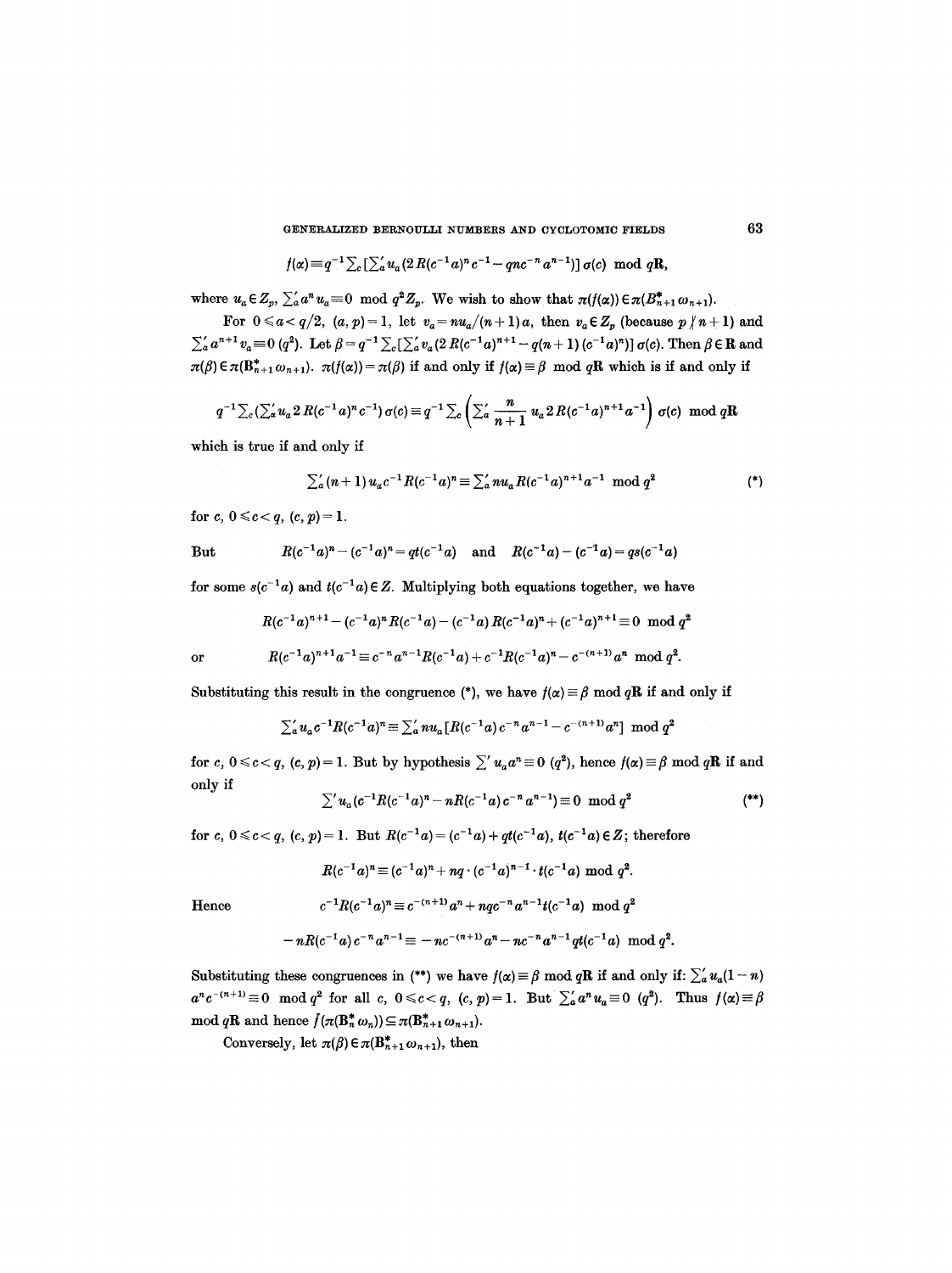$$
\beta \equiv q^{-1} \sum_{c} \left[ \sum_{a}^{\prime} v_{a} (2 R (c^{-1} a)^{n+1} - q(n+1) (c^{-1} a)^{n} ) \right] \sigma(c) \mod qR,
$$

where  $v_a \in Z_p$  and  $\sum'_a a^{n+1} v_a \equiv 0$  (q<sup>2</sup>). Let  $u_a = (n+1/n) a v_a$ ; then  $u_a \in Z_p$  (for p  $\nmid n$ ) and  $\sum_{a}^{\prime} a^n u_a \equiv 0 \; (q^2).$ 

Let 
$$
\alpha = q^{-1} \sum_{c} \left[ \sum_{a}^{\prime} u_{a} (2 R (c^{-1} a)^{n} - q n R (c^{-1} a)^{n-1}) \right] \sigma(c)
$$

then  $\alpha \in \mathbb{R}$  and  $\pi(\alpha) \in \pi(\mathbb{B}_n^* \omega_n)$ . Then, we prove, just as in the first part of the proof, that  $f(\alpha) \equiv \beta \mod q$ **R**. Thus

$$
\bar{f}(\pi(\mathbf{B}_n^*\omega_n))=\pi(\mathbf{B}_{n+1}^*\omega_{n+1})).
$$

**THEOREM 1.** Let  $f: \mathbf{R}/q\mathbf{R} \to \mathbf{R}/q\mathbf{R}$  be the automorphism previously defined. Let  $\pi: \mathbf{R} \to$  $R/qR$  be the canonical coset mapping. Suppose  $p+2$ ,  $p \nmid n$  and  $p \nmid n+1$ , then  $\tilde{f}$  induces the */oUowing isomorphisms:* 

$$
\pi(\mathbf{R}^+)/\pi(\mathbf{I}_n^+) \simeq \pi(\mathbf{R}^-)/\pi(\mathbf{I}_{n+1}^-) \qquad (n \text{ even})
$$
  

$$
\pi(\mathbf{R}^-)/\pi(\mathbf{I}_n^-) \simeq \pi(\mathbf{R}^+)/\pi(\mathbf{I}_{n+1}^+) \qquad (n \text{ odd})
$$

*Proof.* We do the proof first for *n* even. We first note that

$$
\bar{f}(\pi(\mathbf{R}^+))=\pi(\mathbf{R}^-)
$$

for  $f(\sigma(a) + \sigma(-a)) \equiv a^{-1}(\sigma(a) - \sigma(-a)) \mod qR$ ; and thus  $f(a^{-1}(\sigma(a) + \sigma(-a))) \equiv \sigma(a) \sigma(-a) \mod qR$ . Since  $\sigma(a) + \sigma(-a)$  and  $\sigma(a) - \sigma(-a)$  generate  $R^+$  and  $R^-$  respectively, we have  $\tilde{f}(\pi(\mathbf{R}^+))=\pi(\mathbf{R}^-)$ . Secondly, because  $\tilde{f}$  and  $\pi$  are multiplicative it follows that

$$
f(\pi(\mathbf{R}^+q\omega_n))=\pi(\mathbf{R}^+q\omega_{n+1})
$$

since clearly  $\bar{f}(\pi(q\omega_n))=\pi(q\omega_{n+1}).$ 

Hence 
$$
f(\pi(\mathbf{I}_n^+)) = f(\pi(\mathbf{B}_n^* \omega_n + \mathbf{R}^+ q \omega_n)) \qquad \text{(Lemma 1)}
$$

$$
= f(\pi(\mathbf{B}_n^* \omega_n) + \pi(\mathbf{R}^+ q \omega_n)) = f(\pi(\mathbf{B}_n^* \omega_n) + f(\pi(\mathbf{R}^+ q \omega_n))
$$

$$
= \pi(\mathbf{B}_{n+1}^* \omega_{n+1}) + \pi(\mathbf{R}^- q \omega_{n+1}) \qquad \text{(Lemma 2)}
$$

$$
= \pi(\mathbf{B}_{n+1}^* \omega_{n+1} + \mathbf{R}^- q \omega_{n+1}) = \pi(\mathbf{I}_{n+1}^-).
$$

Thus  $\ddot{f}$  induces an isomorphism:

$$
\pi(\mathbf R^+)/\pi(\mathbf I_n^+)\cong \pi(\mathbf R^-)/\pi(\mathbf I_{n+1}^-).
$$

In case *n* is odd, everything is analogous, except for the case  $n = 1$  and  $q = p = 3$  where Lemma 1 is inapplicable. In case  $q = p = 3$ , Corollary to Proposition 3 shows that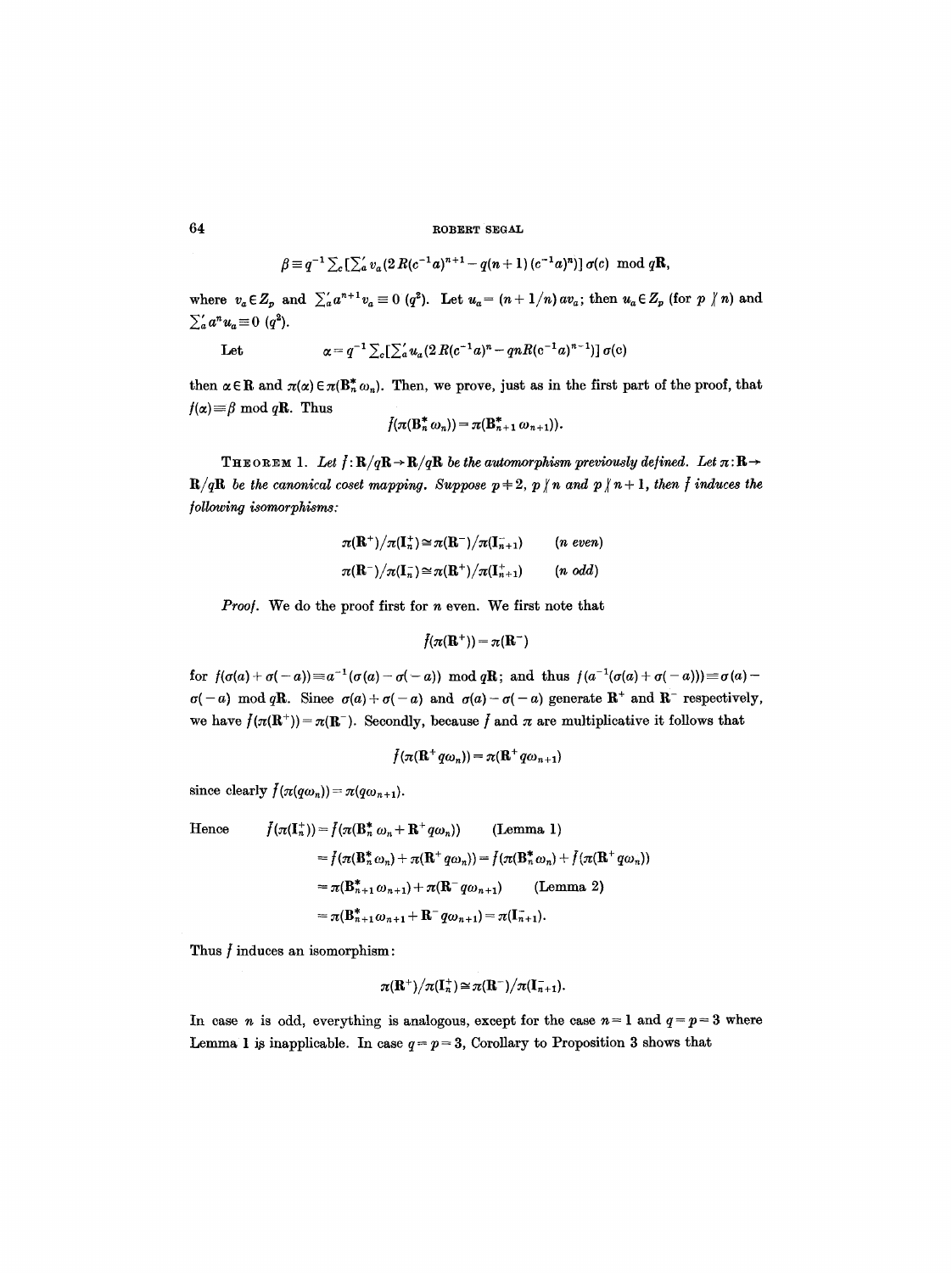GENEEALIZED BERNOULLI NUMBERS AND CYCLOTOMIC FIELDS 65

$$
[\mathbf{R}^+:\mathbf{I}_2^+] = [\mathbf{R}^-:\mathbf{I}_1^-] = 1, \text{ so } \mathbf{R}^+ = \mathbf{I}_2^+ \text{ and } \mathbf{R}^- = \mathbf{I}_1^-
$$

and the isomorphism still holds.

COROLLARY. If 
$$
p \neq 2
$$
,  $p \nmid n$ , and  $p \nmid n+1$ , then

$$
(1) \quad p \big| \big[ R^{-} : \mathbf{I}_{n}^{-} \big] \text{ if and only if } p \big| \big[ \mathbf{R}^{+} : \mathbf{I}_{n+1}^{+} \big] \qquad (n \text{ odd})
$$

(1')  $p\,|\,[\mathbf{R}^*: \mathbf{I}_n^+]$  if and only if  $p\,|\,[\mathbf{R}^*: \mathbf{I}_{n+1}^-]$  (n even).

*Otherwise stated,* 

(2) 
$$
p|q(\prod_{\substack{x \mod q \\ \chi(-1)=-1}} B_{x}^{n})_{p}
$$
 if and only if  $p|q(\prod_{\substack{x \mod q \\ \chi(-1)=1}} B_{x}^{n+1})_{p}$  (n odd)  
(2')  $p|q(\prod_{\substack{x \mod q \\ \chi \mod q \\ \chi(-1)=1}} B_{x}^{n})_{p}$  if and only if  $p|q(\prod_{\substack{x \mod q \\ \chi(-1)=-1}} B_{x}^{n+1})_{p}$  (n even).

*Proof.* Reformulations (2) and (2') follow from (1) and (1') by Corollary to Proposition 3. We prove only (1), since (1') is proved completely analogously, Define a homomorphism :

$$
\theta: \mathbf{R}^-/\mathbf{I}_n^- \to \mathbf{R}^-/(\mathbf{I}_n^- + q\mathbf{R}^-)
$$

$$
\theta(x+\mathbf{I}_n^-)=x+(\mathbf{I}_n^-+q\mathbf{R}^-)\quad (x\in\mathbf{R}^-)
$$

 $\theta$  induces an isomorphism

 $\tilde{\theta}:$   $(\mathbf{R}^-/\mathbf{I}_n^-)/q(\mathbf{R}^-/\mathbf{I}_n^-)\rightarrow \mathbf{R}^-/(\mathbf{I}_n^-+q\mathbf{R}^-)$ 

Define a homomorphism

 $\psi : {\bf R}^-/({\bf I}_n^- + q {\bf R}^-) \rightarrow \pi ({\bf R}^-)/\pi ({\bf I}_n^-)$ 

by 
$$
\psi(x+(\mathbf{I}_n^+ + q\mathbf{R}^-)) = \pi(x) + \pi(\mathbf{I}_n^-) \quad (x \in \mathbf{R}^-).
$$

 $\psi$  is an isomorphism. Hence,

$$
\psi\!\circ\!\delta\!:(\mathbf{R}^-/\mathbf{I}_n^-)/q(\mathbf{R}^-/\mathbf{I}_n^-)\!\rightarrow\!\pi(\mathbf{R}^-)/\pi(\mathbf{I}_n^-)
$$

is an isomorphism. Analogously,

$$
(\mathbf{R}^+/\mathbf{I}_{n+1}^+)/q(\mathbf{R}^+/\mathbf{I}_{n+1}^+)\simeq \pi(\mathbf{R}^+)/\pi(\mathbf{I}_{n+1}^+).
$$

From the isomorphism of Theorem 1, just derived, we have the following isomorphism:

$$
(\mathbf{R}^-/\mathbf{I}_n^-)/q(\mathbf{R}^-/\mathbf{I}_n^-)\simeq (\mathbf{R}^+/\mathbf{I}_{n+1}^+)/q(\mathbf{R}^+/\mathbf{I}_{n+1}^+).
$$

It is clear from Corollary to Proposition 3 that  $\mathbb{R}^{-}/I_{n}^{-}$  and  $\mathbb{R}^{+}/I_{n+1}^{+}$  are additive p-groups. Therefore,  $p\lfloor [\mathbf{R}^-:\mathbf{I}_n^-]$  if and only if  $\mathbf{R}^-/\mathbf{I}_n^-+q(\mathbf{R}^-/\mathbf{I}_n^-)$  which is if and only if  $\mathbf{R}^+/\mathbf{I}_{n+1}^+$  +  $q(\mathbf{R}^+/I_{n+1}^+)$  which is if and only if  $p | [\mathbf{R}^+ : I_{n+1}^+]$ .

 $5-682903$  *Acta mathematica,* 121. Imprimé le 18 septembre 1968.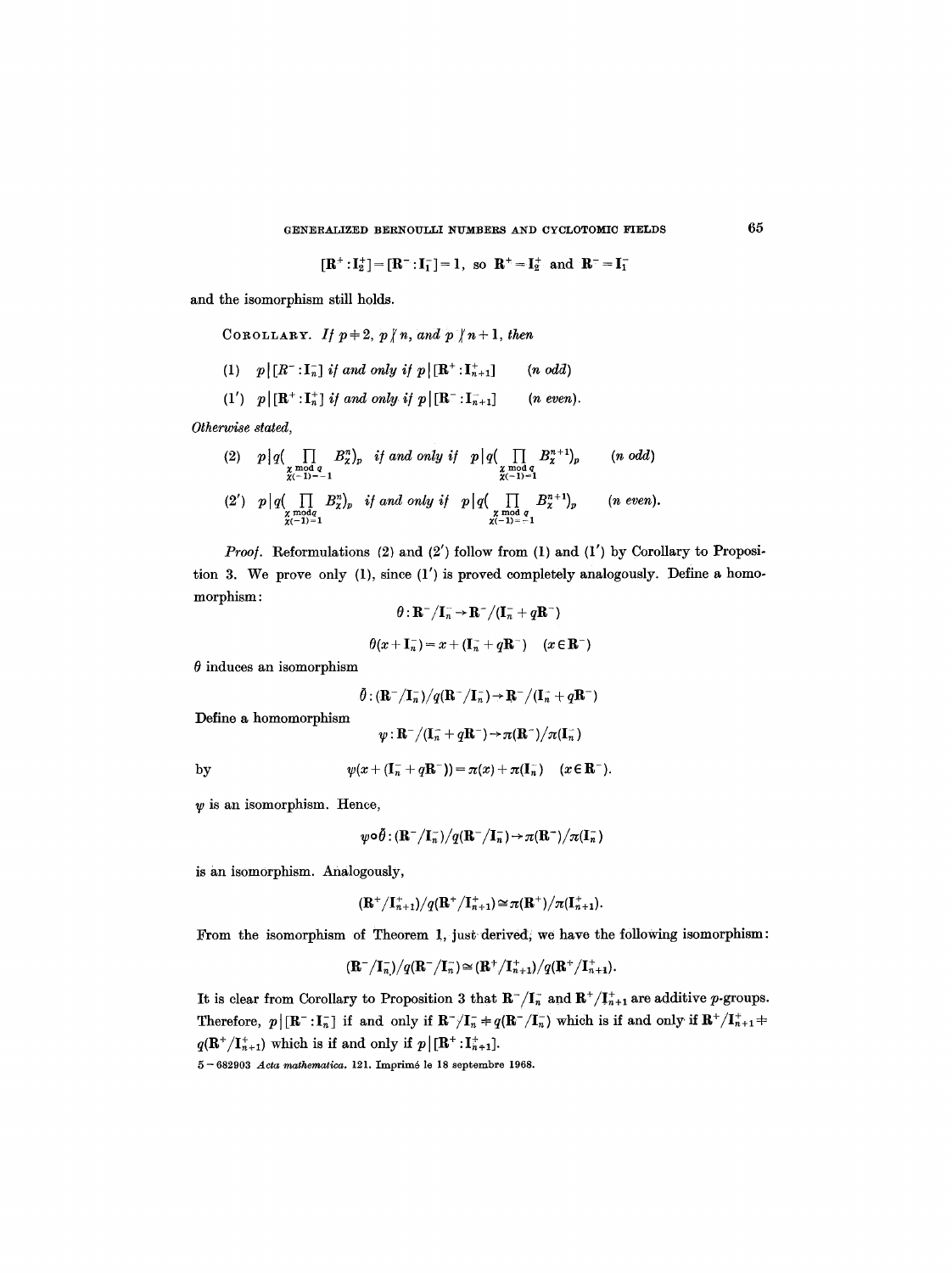2.2. Until now we have considered  $q = p^m$  to be defined for some fixed integer  $m, m \geq 1$ . We now consider m to vary and let  $q_m = p^m$ ,  $m \geq 1$ ,  $p + 2$ . Let  $\zeta_m$  be a primitive  $q_m$ th root of unity. Let  $F_m = Q(\zeta_m)$ , and let  $G_m =$  Galois group of  $F_m$  over  $Q$ . Let  $\sigma(a)_m \in G_m$ ,  $(a, p) = 1$ , be the automorphism of  $F_m$  over Q such that  $\sigma(a)_m(\zeta_m) = \zeta_m^a$ .

Let 
$$
\mathbf{S}_m = Q_p[G_m], \quad \mathbf{R}_m = Z_p[G_m],
$$

$$
\varepsilon_m^- = \frac{1}{2} (\sigma(1)_m - \sigma(-1)_m), \quad \varepsilon_m^+ = \frac{1}{2} (\sigma(1)_m + \sigma(-1)_m)
$$

$$
\mathbf{R}_m^- = \varepsilon_m^- \mathbf{R}_m, \quad \mathbf{R}_m^+ = \varepsilon_m^+ \mathbf{R}_m
$$

$$
m\omega_n = q_m^{n-1} \sum_{\substack{0 \le a < q_m \\ (a, p) = 1}} B_n(a/q_m) \sigma(a)_m^{-1}
$$

$$
m\mathbf{I}_n^- = \mathbf{R}_m^- \cap \mathbf{R}_m \, m\omega_n \quad (n \text{ odd}), \quad m\mathbf{I}_n^+ = \mathbf{R}_m^+ \cap \mathbf{R}_m \, m\omega_n \quad (n \text{ even}).
$$

Let 
$$
{}_{m}B_{n} = \{ \sum_{\substack{0 \leq a < q_{m}/2 \\ (a, p) = 1}} u_{a}(\sigma(a)_{m} - \sigma(-a)_{m} | u_{a} \in Z_{p}, \sum_{\substack{0 \leq a < q_{m}/2 \\ (a, p) = 1}} a^{n} u_{a} \equiv 0 \ (q_{m}) \} \quad (n \text{ odd}),
$$
\n
$$
{}_{m}B_{n} = \{ \sum_{\substack{0 \leq a < q_{m}/2 \\ (a, p) = 1}} u_{a}(\sigma(a)_{m} + \sigma(-a)_{m} | u_{a} \in Z_{p}, \sum_{\substack{0 \leq a < q_{m}/2 \\ (a, p) = 1}} a^{n} u_{a} \equiv 0 \ (q_{m}) \} \quad (n \text{ even})
$$

 $\text{then } {}_{m}\textbf{I}_{n}^{-} = {}_{m}\textbf{B}_{n} \cdot {}_{m}\omega_{n} \text{ (}n \text{ odd)}\text{, } {}_{m}\textbf{I}_{n}^{+} = {}_{m}\textbf{B}_{n} \cdot {}_{m}\omega_{n} \text{ (}n \text{ even)}\text{. }\{S_{m}\}_{m\geqslant 1}, \{R_{m}\}_{m\geqslant 1}, \{R_{m}^{+}\}_{m\geqslant 1}, \{R_{m}^{+}\}_{m\geqslant 1},$  ${m \choose m}$ ,  ${m \choose m}$  (for fixed odd n),  ${m \choose m}$ , (for fixed even n), form inverse systems with re**spect to homomorphisms to be defined presently.** 

**Define**  $t_{m,m+1}:S_{m+1} \to S_m \quad (m \ge 1)$ 

by 
$$
t_{m, m+1}\Big(\sum_{0\leqslant a\leqslant a_{m+1}}x_a\,\sigma(a)_{m+1}\Big)=\sum_{0\leqslant a\leqslant a_{m+1}}x_a\,\sigma(a)_m\quad(x_a\in Q_p).
$$

(It will be understood that all summations are over integers prime to  $p$ .)  $t_{m, m+1}$  is clearly **additive (m > 1).** It is also multiplicative. Clearly,  $t_{m, m+1}(\mathbf{R}_{m+1}^+) = \mathbf{R}_m^+, t_{m, m+1}(\mathbf{R}_{m+1}^-) = \mathbf{R}_m^-$ . We now take a fixed even *n*. Let  $\tau(a)_m = \sigma(a)_m + \sigma(q_m - a)_m$ , then

$$
{}_{m+1}B_n=\big\{\sum_{\substack{0
$$

We will show  $t_{m, m+1}(m+1)B_n \subseteq mB_n$ . Indeed,

$$
t_{m,m+1}\Big(\sum_{0  

$$
\sum_{\substack{a=b(a_m)\\ 0
$$
$$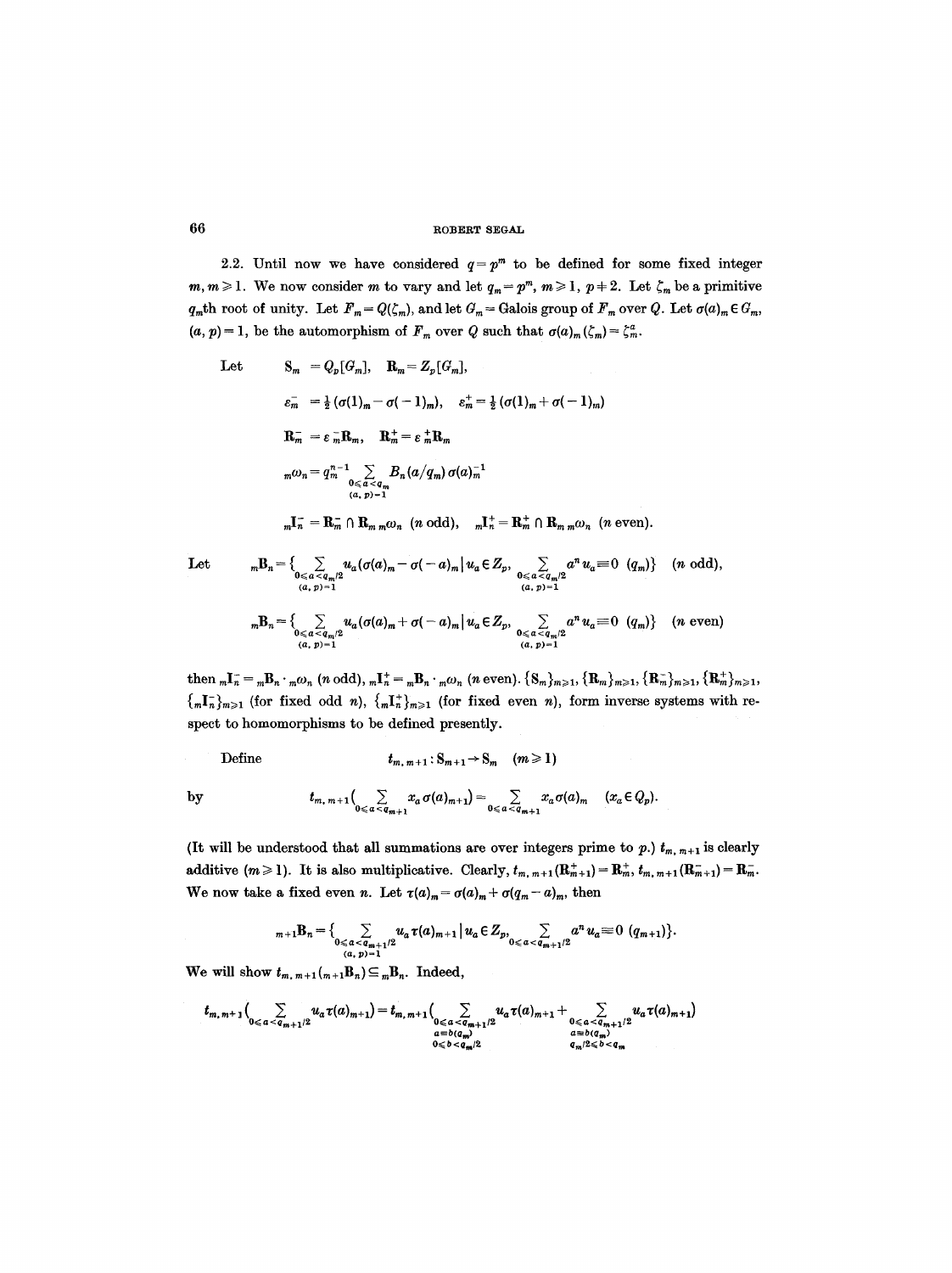$$
= \sum_{0 \leq b < q_m/2} \left( \sum_{0 \leq a < q_{m+1}/2} u_a \right) \tau(b)_m + \sum_{q_m/2 \leq b < q_m} \left( \sum_{0 \leq a < q_{m+1}/2} u_a \right) \tau(b)_m
$$
\n
$$
= \sum_{0 \leq b < q_m/2} \left( \sum_{0 \leq a < q_{m+1}/2} u_a \right) \tau(b)_m + \sum_{0 \leq b < q_m/2} \left( \sum_{0 \leq a' < q_{m+1}/2} u_a \right) \tau(b)_m
$$
\n
$$
= \sum_{a = b(q_m)} \left( \sum_{a = b(q_m)} u_a \right) \tau(b)_m
$$
\n
$$
= \sum_{0 \leq b < q_m/2} \left( \sum_{0 \leq a < q_{m+1}/2} u_a + \sum_{0 \leq a' < q_{m+1}/2} u_a \right) \tau(b)_m.
$$
\n
$$
= \sum_{a = b(q_m)} \left( \sum_{a = b(q_m)} u_a + \sum_{0 \leq a' < q_{m+1}/2} u_a \right) \tau(b)_m.
$$

To show that  $t_{m, m+1}$  ( $\sum_{0 \le a \le a_{m+1}/2} u_a \tau(a)_{m+1}$ )  $\in {}_mB_n$ , we must show that

$$
\sum_{0\leq b < q_m/2} b^n \Biggl(\sum_{\substack{0\leq a < q_{m+1}/2\\ a \equiv b(q_m)}} u_a + \sum_{\substack{0\leq a' < q_{m+1}/2\\ a' \equiv -b(q_m)}} u_{a'} \Biggr) \equiv 0 \quad (q_m).
$$

By hypothesis  $\sum_{0 \leq a < a_{m+1}/2} a^n u_a \equiv 0 \ (q_{m+1})$ . Hence  $\sum_{0 \leq a < a_{m+1}/2} a^n u_a \equiv 0 \ (q_m)$ . Thus

$$
0 = \sum_{0 \le a < q_{m+1}/2} a^n u_a + \sum_{0 \le a < q_{m+1}/2} a^n u_a
$$
\n
$$
a = b(q_m)
$$
\n
$$
0 \le b < q_m/2
$$
\n
$$
0 \le b < q_m/2
$$
\n
$$
0 \le b < q_m/2
$$
\n
$$
0 \le a < q_{m+1}/2
$$
\n
$$
0 \le b < q_m/2
$$
\n
$$
0 \le a < q_{m+1}/2
$$
\n
$$
0 \le b < q_m/2
$$
\n
$$
0 \le a < q_{m+1}/2
$$
\n
$$
0 \le b < q_m/2
$$
\n
$$
0 \le a < q_{m+1}/2
$$
\n
$$
0 \le a < q_{m+1}/2
$$
\n
$$
0 \le a < q_{m+1}/2
$$
\n
$$
0 \le a < q_{m+1}/2
$$
\n
$$
0 \le a < q_{m+1}/2
$$
\n
$$
0 \le a < q_{m+1}/2
$$
\n
$$
0 \le a < q_{m+1}/2
$$
\n
$$
0 \le a < q_{m+1}/2
$$
\n
$$
0 \le a < q_{m+1}/2
$$
\n
$$
0 \le a < q_{m+1}/2
$$
\n
$$
0 \le a < q_{m+1}/2
$$
\n
$$
0 \le a < q_{m+1}/2
$$
\n
$$
0 \le a < q_{m+1}/2
$$
\n
$$
0 \le a < q_{m+1}/2
$$
\n
$$
0 \le a < q_m/2
$$
\n
$$
0 \le a < q_m/2
$$
\n
$$
0 \le a < q_m/2
$$
\n
$$
0 \le a < q_m/2
$$
\n
$$
0 \le a < q_m/2
$$

(because *n* is even, so  $(q_m-b)^n \equiv b^n \mod q_m$ ), which implies what we wanted to prove; hence,  $t_{m. m+1}$  $\left( {}_{m+1}B_{n}\right) \subseteq {}_{m}B_{n}$ . A quite similar argument is valid for n odd. **Secondly,** 

$$
t_{m,m+1}(m+1\omega_n) = t_{m,m+1}(q_{m+1}^{n-1} \sum_{0 \leq a \leq q_{m+1}} B_n(a/q_{m+1}) \sigma(a)_{m+1}^{-1})
$$
  
\n
$$
= q_{m+1}^{n-1} \sum_{0 \leq a \leq q_m} \left( \sum_{0 \leq b \leq q_{m+1}} B_n(b/q_{m+1}) \right) \sigma(a)_{m}^{-1}
$$
  
\n
$$
= q_{m+1}^{n-1} \sum_{0 \leq a \leq q_m} \left( \sum_{t=0}^{p-1} B_n \left( \frac{a+q_{m}t}{q_{m+1}} \right) \right) \sigma(a)_{m}^{-1}
$$
  
\n
$$
= q_{m+1}^{n-1} \sum_{0 \leq a \leq q_m} p^{1-n} \left( p^{n-1} \sum_{t=0}^{p-1} B_n \left( \frac{a}{q_{m+1}} + \frac{t}{p} \right) \right) \sigma(a)_{m}^{-1} \quad \text{(by A3)}
$$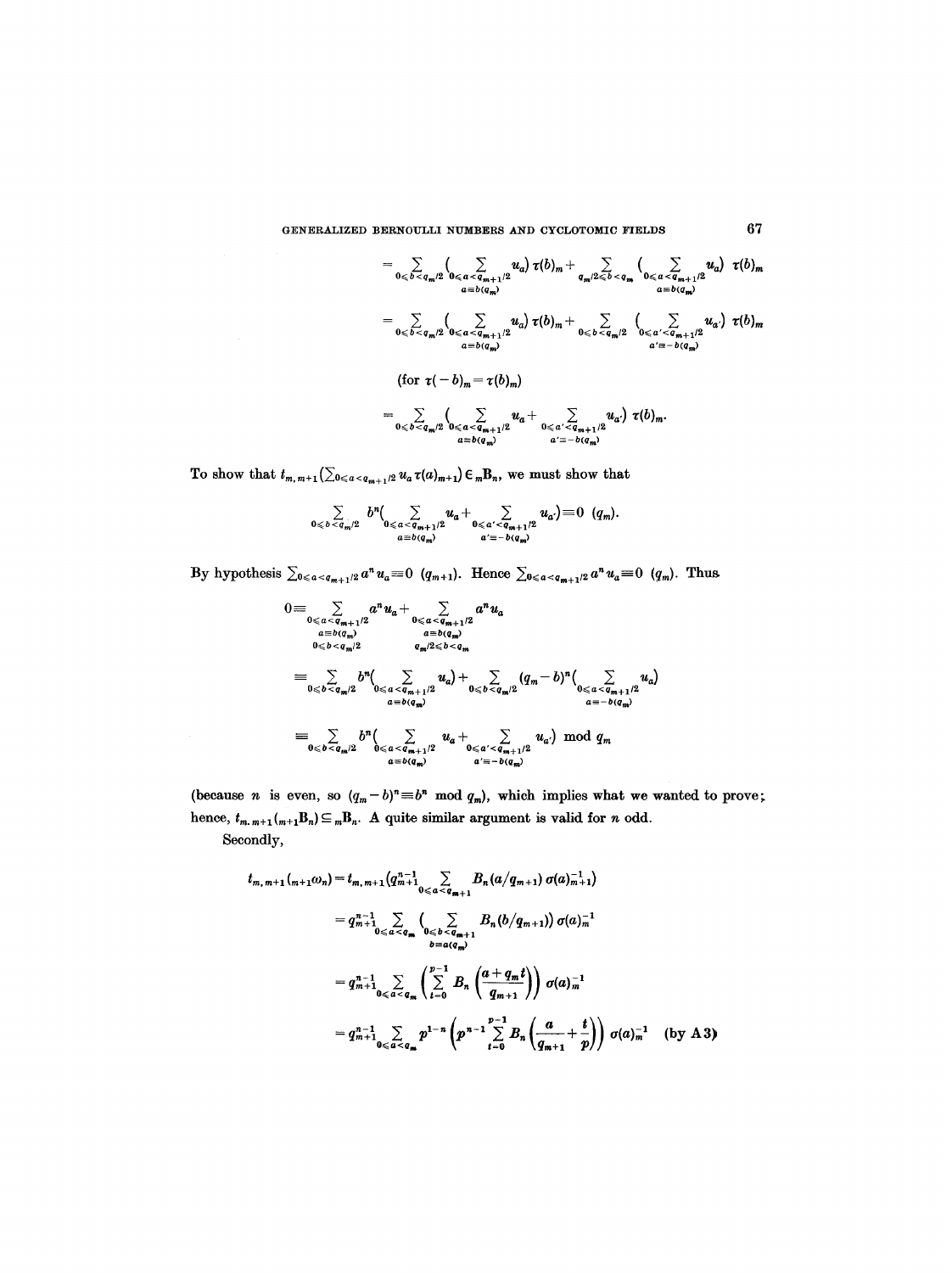$$
= q_{m+1}^{n-1} \sum_{0 \leq a < a_m} p^{1-n} B_n (p \cdot a / q_{m+1}) \sigma(a)_m^{-1}
$$
\n
$$
= q_m^{n-1} \sum_{0 \leq a < a_m} B_n (a / q_m) \sigma(a)_m^{-1} = {}_m \omega_n
$$

that is,  $t_{m,m+1}(m+1\omega_n) = m\omega_n$ .

Because  $t_{m,m+1}$  is multiplicative, we have that

$$
t_{m,m+1}({}_{m+1}\mathbf{I}_{n}^{+})=t_{m,m+1}({}_{m+1}\mathbf{B}_{n})\ t_{m,m+1}({}_{m+1}\omega_{n})\subseteq {}_{m}\mathbf{B}_{n}\cdot {}_{m}\omega_{n}={}_{m}\mathbf{I}_{n}^{+}
$$

for n even. Similarly for n odd.

If we compose the maps  $t_{m,m+1}$  we thus obtain by suitable restriction the maps of our inverse system.

2.3. Let  $\pi_m: \mathbb{R}_m \to \mathbb{R}_m / q_m \mathbb{R}_m$  be the canonical coset map  $(m \geq 1)$ . Since  $t_{m,m+1}(q_{m+1}\mathbb{R}_{m+1}) \subseteq$  $q_m\mathbf{R}_m$ , we have that  $t_{m,m+1}$  induces a map  $t_{m,m+1}:\pi_{m+1}(\mathbf{R}_{m+1})\to\pi_m(\mathbf{R}_m)$  given by:

$$
t_{m,m+1}\Big(\sum_{0\leqslant a\leqslant q_{m+1}}x_a\sigma(a)_{m+1}\Big)\equiv\sum_{0\leqslant a\leqslant q_{m+1}}x_a\sigma(a)_m\ \ \mathrm{mod}\ \ q_m\mathbb{R}_m\ \ (x_a\in Z_p).
$$

By abuse of notation, we denote the homomorphisms of our inverse systems  $\{\pi_m(\mathbf{R}_m)\}_{m>0}$ by  $t_{m,m+1}$ . Clearly  $\{\pi_m(\mathbf{R}_m^+)\}, \{\pi_m(\mathbf{R}_m^+)\}, \{\pi_m(\pi_m^+\})$  (n even),  $\{\pi_m(\pi_m^-\})$  (n odd)  $(m \geq 1)$ form inverse systems with respect to these homomorphisms. We therefore also have that the finite p-groups  $\mathbf{R}_m^+/_m\mathbf{I}_n^+, \ \mathbf{R}_m^-/_m\mathbf{I}_n^-, \ \pi_m(\mathbf{R}_m^+)/\pi_m(\pi_n^+), \ \pi_m(\mathbf{R}_m^-)/\pi_m(\pi_n^-)$  ( $m \geq 1$ ) all form inverse systems of groups with respect to the homomorphisms  $t_{m,m+1}$  (for the finiteness of these groups v. Corollary to Proposition 3 and the proof of Corollary to Theorem 1). What is more, if we endow our finite groups with the discrete topology then our groups are compact and our homomorphisms  $t_{m,m+1}$  are continuous.

As in Section 2.1, we define for  $m \geq 1$ , the automorphism  $f_m : \mathbf{R}_m / q_m \mathbf{R}_m \to \mathbf{R}_m / q_m \mathbf{R}_m$  by

$$
\bar{f}(\sigma(a)_m + q_m \mathbf{R}_m) = a^{-1} \sigma(a)_m + q_m \mathbf{R}_m
$$

and then extend by linearity to the whole ring.

Clearly,  $t_{m,m+1} \circ f_{m+1} = f_m \circ t_{m,m+1}$ . On the other hand (v. Theorem 1), we have proved that if  $p+2$ ,  $p \nmid n$ ,  $p \nmid n+1$  then  $f_m$  induces isomorphisms:

$$
f_m: \pi_m(\mathbf{R}_m^-)/\pi_m(\mathbf{A}_n^-) \cong \pi_m(\mathbf{R}_m^+)/\pi_m(\mathbf{A}_{n+1}^+)
$$
 (*n* odd)  

$$
f_m: \pi_m(\mathbf{R}_m^+)/\pi_m(\mathbf{A}_n^+) \cong \pi_m(\mathbf{R}_m^-)/\pi_m(\mathbf{A}_{n+1}^-)
$$
 (*n* even)

(for all  $m \ge 1$ ). Because  $f_m$  and  $t_{m,m+1}$  commute, we have that  $\{f_m\}_{m\ge 1}$  is a map of the inverse system

$$
\{\pi_m(\mathbf{R}_m^-)/\pi_m(\mathbf{R}_n^{\top})\}_{m\geq 1} \text{ into } \{\pi_m(\mathbf{R}_m^+)/\pi_m(\mathbf{R}_{n+1}^{\top})\}_{m\geq 1} \quad (n \text{ odd})
$$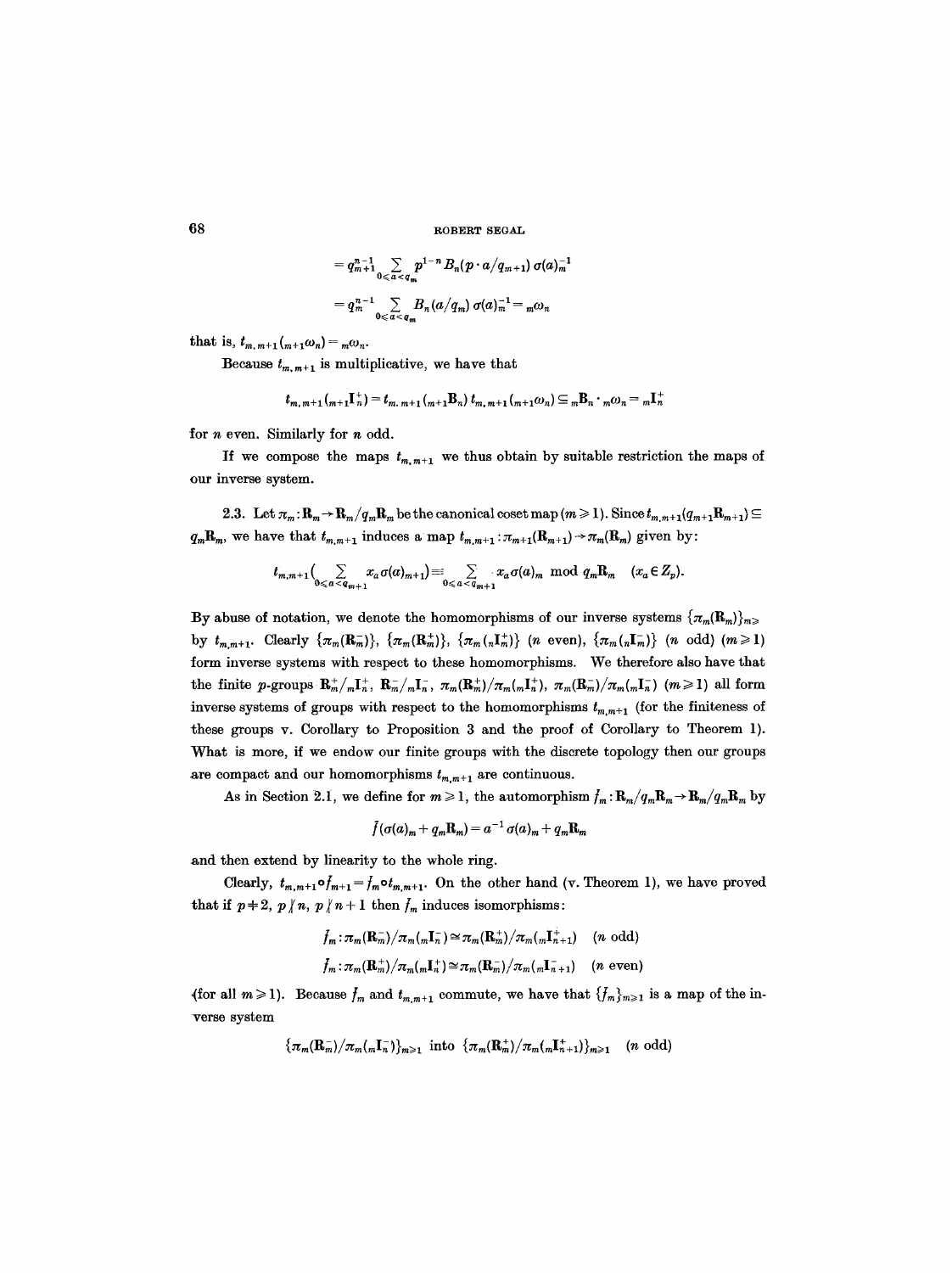and 
$$
{\lbrace \pi_m(\mathbf{R}_m^+) / \pi_m(\pi_\mathbf{R}^+)} \rbrace_{m \geq 1} \text{ into } {\lbrace \pi_m(\mathbf{R}_m^-) / \pi_m(\pi_{n+1}^-)} \rbrace_{m \geq 1} \quad (n \text{ even}).
$$

Hence when we pass to the inverse limit we have that the isomorphism is preserved and therefore if  $p \nmid n, p \nmid n+1, p+2$ 

$$
\lim_{m} \pi_{m}(\mathbf{R}_{m}^{-})/\pi_{m}(\mathbf{R}_{n}^{\top}) \simeq \lim_{m} \pi_{m}(\mathbf{R}_{m}^{+})/\pi_{m}(\mathbf{R}_{n+1}^{\top}) \quad \text{(inverse limit)} \quad (n \text{ odd)} \tag{*}
$$

$$
\lim_{m} \pi_{m}(\mathbf{R}_{m}^{+})/\pi_{m}(\mathbf{R}_{n}^{+}) \cong \lim_{m} \pi_{m}(\mathbf{R}_{m}^{-})/\pi_{m}(\mathbf{R}_{n+1}^{-}) \quad \text{(inverse limit)} \quad (n \text{ even}). \tag{*}
$$

On the other hand, we have from the proof of Corollary to Theorem 1 that

$$
\begin{aligned} & (\mathbf{R}_m^- / {}_m \mathbf{I}_n^-) / q_m (\mathbf{R}_m^- / {}_m \mathbf{I}_n^-) \cong \pi_m (\mathbf{R}_m^-) / \pi_m (\mathbf{I}_n^-) \quad (n \text{ odd}) \\ & (\mathbf{R}_m^+ / {}_m \mathbf{I}_n^+) / q_m (\mathbf{R}_m^+ / {}_m \mathbf{I}_n^+) \cong \pi_m (\mathbf{R}_m^+) / \pi_m (\mathbf{I}_n^-) \quad (n \text{ even}). \end{aligned}
$$

Furthermore, the isomorphisms involved commute with  $t_{m,m+1}$ , hence when we pass to the limit we have

$$
\lim_{m} \frac{(\mathbf{R}_{m}^{-}/_{m}\mathbf{I}_{n}^{-})}{(q_{m}(\mathbf{R}_{m}^{-}/_{m}\mathbf{I}_{n}^{-})} \cong \lim_{m} \pi_{m}(\mathbf{R}_{m}^{-})/\pi_{m}(\mathbf{I}_{n}^{-}) \quad (n \text{ odd}))
$$
  

$$
\lim_{m} \frac{(\mathbf{R}_{m}^{+}/_{m}\mathbf{I}_{n}^{+})}{(q_{m}(\mathbf{R}_{m}^{+}/_{m}\mathbf{I}_{n}^{+})} \cong \lim_{m} \pi_{m}(\mathbf{R}_{m}^{+})/\pi_{m}(\mathbf{I}_{n}^{+}) \quad (n \text{ even})
$$

Combining these results with (\*) we have that, if  $p \nmid n, p \nmid n+1, p+2$  then

$$
\lim_{m} \left(\mathbf{R}_{m}^{-}/_{m}\mathbf{I}_{n}^{-}\right)/q_{m}(\mathbf{R}_{m}^{-}/_{m}\mathbf{I}_{n}^{-}) \cong \lim_{m} \left(\mathbf{R}_{m}^{+}/_{m}\mathbf{I}_{n+1}^{+}\right)/q_{m}(\mathbf{R}_{m}^{+}/_{m}\mathbf{I}_{n+1}^{+}) \quad (n \text{ odd})
$$

and  $\lim_{m} \frac{(\mathbf{R}_{m}^{+}/_{m}\mathbf{I}_{n}^{+})}{q_{m}(\mathbf{R}_{m}^{+}/_{m}\mathbf{I}_{n}^{+})} \approx \lim_{m} \frac{(\mathbf{R}_{m}^{-}/_{m}\mathbf{I}_{n+1}^{-})}{q_{m}(\mathbf{R}_{m}^{-}/_{m}\mathbf{I}_{n+1}^{-})}$  (*n* even).

Because all the factor groups involved are compact, the operations of passing to the inverse limit and constructing factor groups commute. Hence if we can show

$$
\lim_{m} q_m(\mathbf{R}_m^-/\_n\mathbf{I}_n^-) = 0 \quad (n \text{ odd})
$$
  

$$
\lim_{m} q_m(\mathbf{R}_m^+/\_n\mathbf{I}_n^+) = 0 \quad (n \text{ even}),
$$

then we will have proved that if  $p \nmid n, p \nmid n+1, p+2$ 

$$
\lim_{m} \mathbf{R}_{m}^{-}/_{m} \mathbf{I}_{n}^{-} \simeq \lim_{m} \mathbf{R}_{m}^{+}/_{m} \mathbf{I}_{n+1}^{+}
$$
 (inverse limit) (*n* odd)  

$$
\lim_{m} \mathbf{R}_{m}^{+}/_{m} \mathbf{I}_{n}^{+} \simeq \lim_{m} \mathbf{R}_{m}^{-}/_{m} \mathbf{I}_{n+1}^{-}
$$
 (inverse limit) (*n* even).

We show that  $\lim_{m} q_m(\mathbf{R}_m^-/mI_n^-) = 0$  (*n* odd) (proof same for *n* even). Indeed, if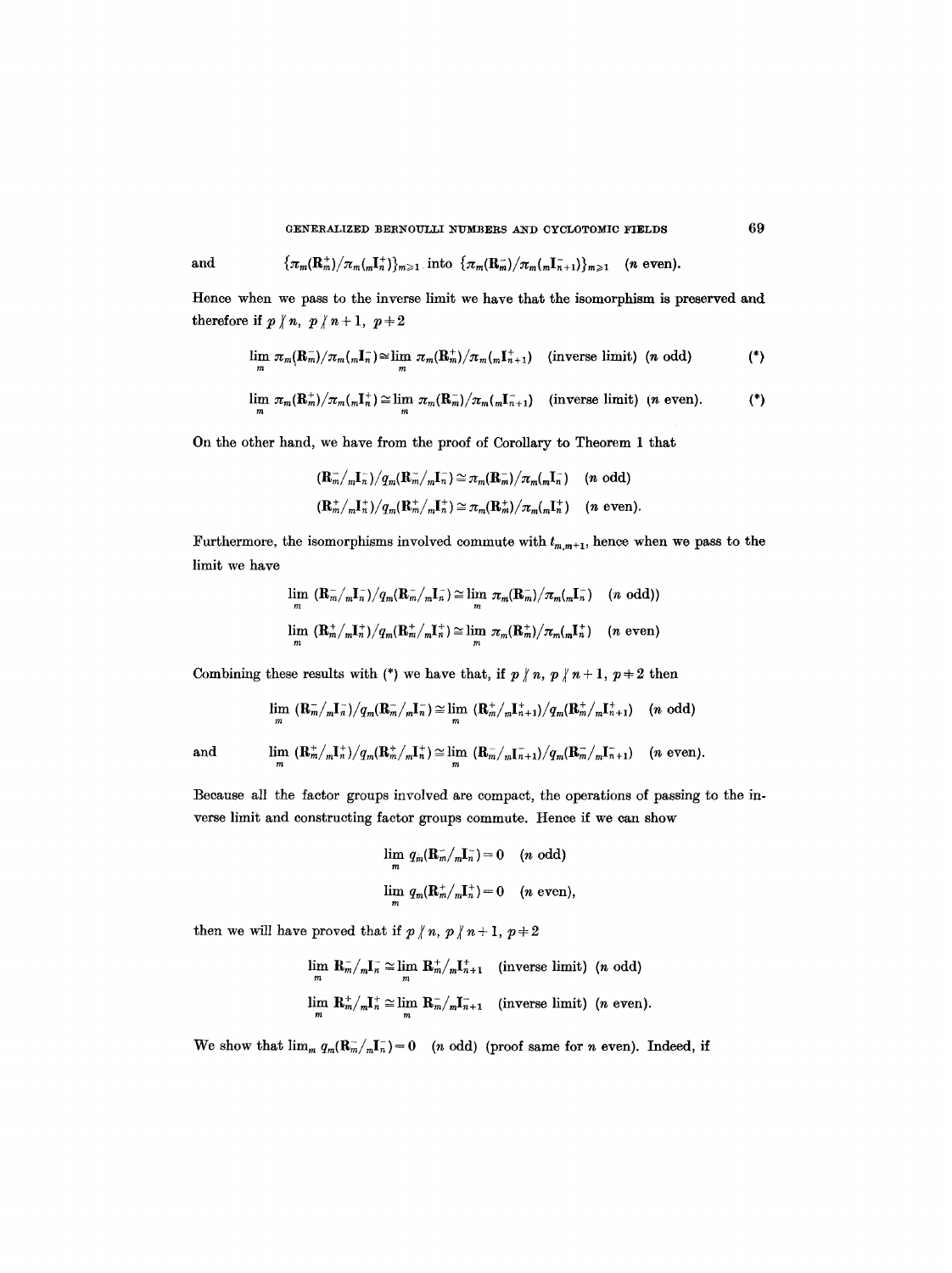$$
(u_m)_{m\geq 1}\in \lim_m q_m(\mathbf{R}_m^-/{}_m\mathbf{I}_n^-),
$$

then for any  $m \ge 1$ , and for any  $r > m$ ,

$$
u_m = t_{m,m+1} \ldots t_{r-1,r} (q_r v_r) = q_r t_{m,m+1} \ldots t_{r-1,r} (v_r) \quad (u_m \in q_m (\mathbf{R}_m^- / {}_m \mathbf{I}_n^-), \ v_r \in \mathbf{R}_r^- / {}_r \mathbf{I}_n^-).
$$

Suppose order  $(\mathbf{R}_{m}/_{m}I_{n}^{-})=q_{r_{0}}$  (recall  $\mathbf{R}_{m}/_{m}I_{n}^{-}$  is a *p*-group). Let  $r > \max(m, r_{0})$ , then

 $u_m = q_r t_{m,m+1} \ldots t_{r-1,r} (v_r) = q_{r-r_0}(q_{r_0} t_{m,m+1} \ldots t_{r-1,r} (v_r)) = q_{r-r_0} \cdot 0 = 0.$ 

Thus  $(u_m)_{m\geq 1}=(0)_{m\geq 1}$  or  $\lim_m q_m(\mathbf{R}_m^-/m_n^-)=0$ . Hence we have proved:

THEOREM 2. *If*  $p \nmid n, p \nmid n+1$  and  $p+2$ , then

 $\lim_{m \to \infty} R_m^-/R_m^- \simeq \lim_{m \to \infty} R_m^+/R_{n+1}^+$  (*inverse limit*) (*n odd*) *m m*   $\lim_{m} \mathbf{R}_{m}^{+}/_{m}\mathbf{I}_{n}^{+} \cong \lim_{m} \mathbf{R}_{m}^{-}/_{m}\mathbf{I}_{n+1}^{-}$  *(inverse limit) (n even).* 

2.4. Recall that  $q_m = p^m$ ,  $p+2$ ,  $\zeta_m$  is a primitive  $q_m$ th root of unity,  $F_m = Q(\zeta_m)$ , and  $G_m = G(F_m/Q)$ . Now let  $F = \bigcup_{m \geq 1} F_m$ . Then  $F/Q$  is an abelian extension. Let  $G = G(F/Q)$ . Further, let  $\Phi_m = Q_p(\zeta_m)$   $(m \ge 1)$ ; let U be the multiplicative group of all p-adic units in Q. There exists an isomorphism  $\kappa : G \to U$  such that  $\zeta^{\sigma} = \zeta^{\kappa(\sigma)}$  for any  $\sigma \in G$  and  $\zeta$  any  $q_m$ th root of unity  $(m \geq 1)$  in F. Let  $\tau \in G$  be such that  $\varkappa(\tau) = -1$ . (There is no need to worry about confusing this  $\tau$  with previously defined  $\tau$  in Section 1.1 or  $\sigma(-1)_m$ .

Let  $\varepsilon^+ = \frac{1}{2}(1+\tau)$ ,  $\varepsilon^- = \frac{1}{2}(1-\tau)$ ; then  $\varepsilon^+$ ,  $\varepsilon^- \in \mathbb{Z}_p[G]$ . If M is a  $\mathbb{Z}_p[G]$ -module, we define submodules of M by  $M^+ = \varepsilon^+ M$ ,  $M^- = \varepsilon^- M$  (our notation is slightly different from Iwasawa [4]). If  $T$  is a commutative ring and  $H$  is any group, let  $T[H]$  be the group ring of H over T. If there is a homomorphism  $G \rightarrow H$ , we also make  $T[H]$  into a G-module by defining  $\sigma(\sum_{\varrho \in H} a_{\varrho} \varrho)$  ( $a_{\varrho} \in T$ ,  $\sigma \in G$ ) to be  $\sum_{\varrho \in H} a_{\varrho} s_{\varrho}$  where s denotes the image of  $\sigma$  under  $G \rightarrow H$ . Hence  $\mathbf{R}_m$  and  $\mathbf{S}_m$  are both G-modules by means of the natural homomorphism  $G \rightarrow G_m$ , hence also  $Z_p[G]$ -modules.

If  $M_1$  and  $M_2$  are  $Z_p[G]$ -modules and if  $h: M_1 \rightarrow M_2$  is such that

- (i)  $h(x+y) = h(x) + h(y)$   $(x, y \in M_1)$
- (ii)  $h(x^{\sigma}) = \varkappa(\sigma) h(x)^{\sigma} \quad (\sigma \in G)$

then h will be called a x-homomorphism. The definition of a x-isomorphism of two  $Z_p[G]$ modules is clear.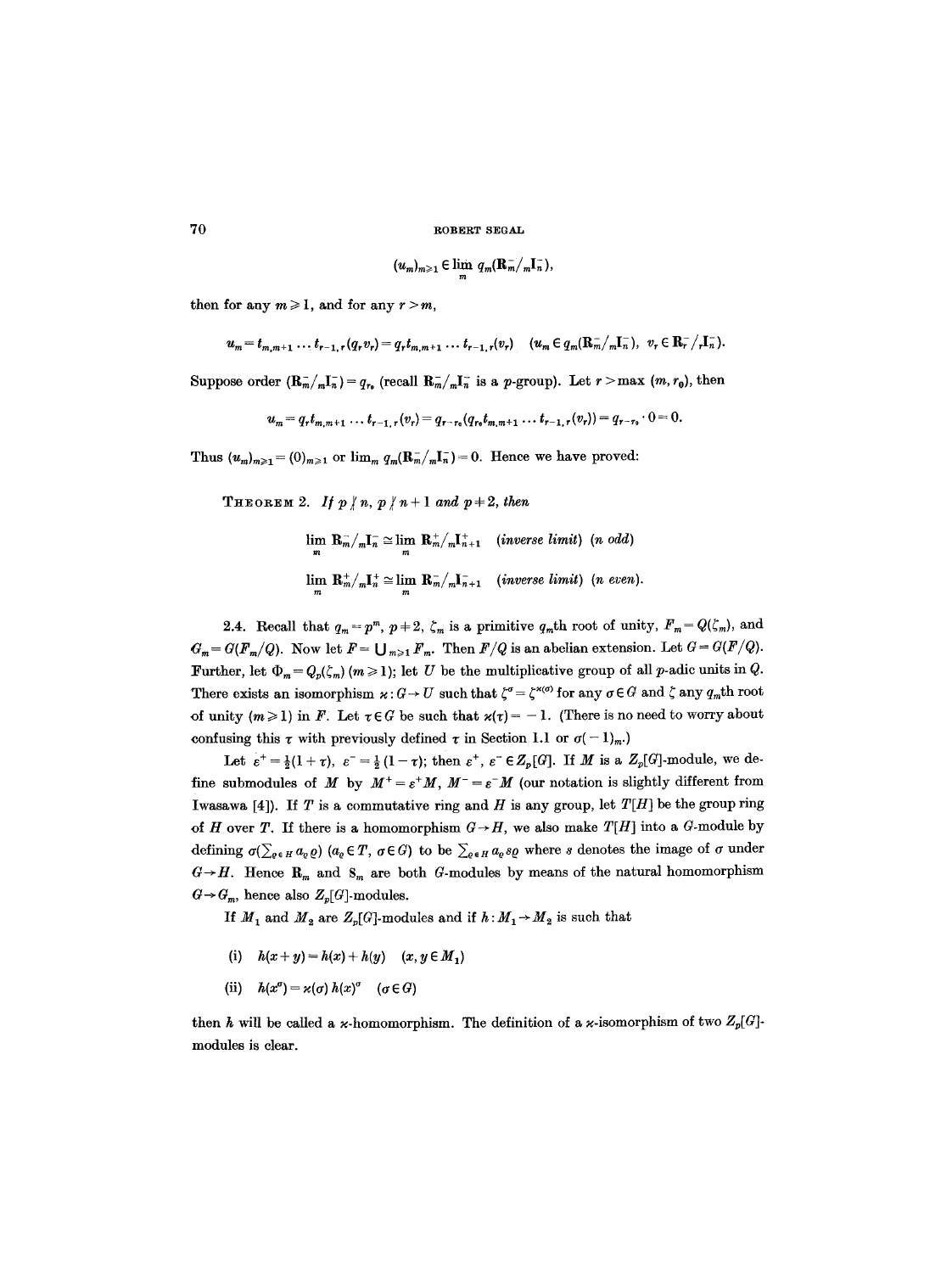Iwasawa introduces (v. [4]) two  $Z_p[G]$ -modules (among others)  $\mathfrak X$  and  $\mathfrak Z$  which are defined as inverse limits of certain subgroups  $\mathfrak{X}_m$  and  $\mathfrak{Z}_m$  respectively of the additive group of  $\Phi_m$ ,  $m \geq 1$ ;  $\mathcal{S}_1$  is a sub-module of  $\mathcal{X}_2$ . He also introduces two  $Z_p[G]$ -modules  $\mathcal{X}_2$  and  $\mathcal{Y}_3$ which are defined as inverse limits of certain submodules  $\mathfrak{A}_m$  and  $\mathfrak{B}_m$  respectively of the  $Z_p[G]$ -modules  $S_m$ ,  $m \ge 1$ . In detail, let  $\mathfrak{R}_m^0$  denote the sub-module of all  $\sum_{\sigma} a_{\sigma} \sigma$  ( $\sigma \in G$ ,  $a_{\sigma} \in Z_p$ ) in  $\mathbf{R}_m$  such that  $\sum_{\sigma} a_{\sigma} = 0$ , and let

$$
\mathfrak{A}_{m} = \mathfrak{B}_{m} + \mathfrak{R}_{m}^{0}, \quad \mathfrak{B}_{m} = \mathbf{R}_{m} \xi_{m},
$$
\nwhere\n
$$
\xi_{m} = q_{m}^{-1} \sum_{a} \left( a - \frac{q_{m} - p}{2} \right) \sigma(a)_{m}, \quad 0 \le a < q_{m}, \quad (a, p) = 1.
$$

It is then shown that there exists a  $Z_p[G]$ -isomorphism of

$$
\mathfrak{A}_m\to \mathfrak{X}_m, \ \mathfrak{B}_m\to \mathfrak{Z}_m, \ \mathfrak{A}_m/\mathfrak{B}_m\to \mathfrak{X}_m/\mathfrak{Z}_m \quad (m\geq 1).
$$

Since the isomorphism commutes with the homomorphisms of the associated inverse systems, we have that the isomorphism induces a  $Z_p[G]$ -isomorphism of  $\mathfrak{A}/\mathfrak{B}\rightarrow \mathfrak{X}/3$  ([4], Theorem 2). Furthermore, the algebra  $S_m$  has an involution  $\alpha \rightarrow \alpha^*$  such that  $\sigma^* = \sigma^{-1}$  for any  $\sigma \in G_m$ . If we denote by  $\mathfrak{A}^*$  the inverse limit of  $\mathfrak{A}^*_m$ ,  $m \geq 1$ , then the maps  $\mathfrak{A}_m \to \mathfrak{A}_m^*$ ,  $m \geq 1$  define a  $Z_p$ -isomorphism (not a G-isomorphism)  $\mathfrak{A} \to \mathfrak{A}^*$  such that  $(\sigma \alpha)^* = \sigma^{-1} \alpha^*$  ( $\sigma \in G$ ,  $\alpha \in \mathfrak{A}$ ). The inverse limit of  $\mathfrak{B}^*_m$ ,  $m \geq 1$ , gives a  $Z_p[G]$ -submodule  $\mathfrak{B}^*$  of  $\mathfrak{A}^*$ ; the above isomorphism induces similar isomorphisms  $\mathfrak{B} \rightarrow \mathfrak{B}^*$  and  $\mathfrak{A}/\mathfrak{B} \rightarrow \mathfrak{A}^*/\mathfrak{B}^*$  (again not G-isomorphisms).

Iwasawa further introduces two more  $Z_p[G]$ -modules X and Z. They are defined as the inverse limit of certain subgroups  $X_m$  and  $Z_m$  respectively of the multiplicative group of non-zero elements in  $\Phi_m$ ,  $m \geq 1$ ; Z is a submodule of X. He then defines a x-isomorphism

$$
h:X\to\mathfrak{X}
$$

such that  $h(Z) = \mathcal{S}$ , and hence h induces a x-isomorphism

$$
h: X/Z \rightarrow \mathfrak{X}/\mathfrak{Z}.
$$

Putting all the isomorphisms together we have the following diagram:

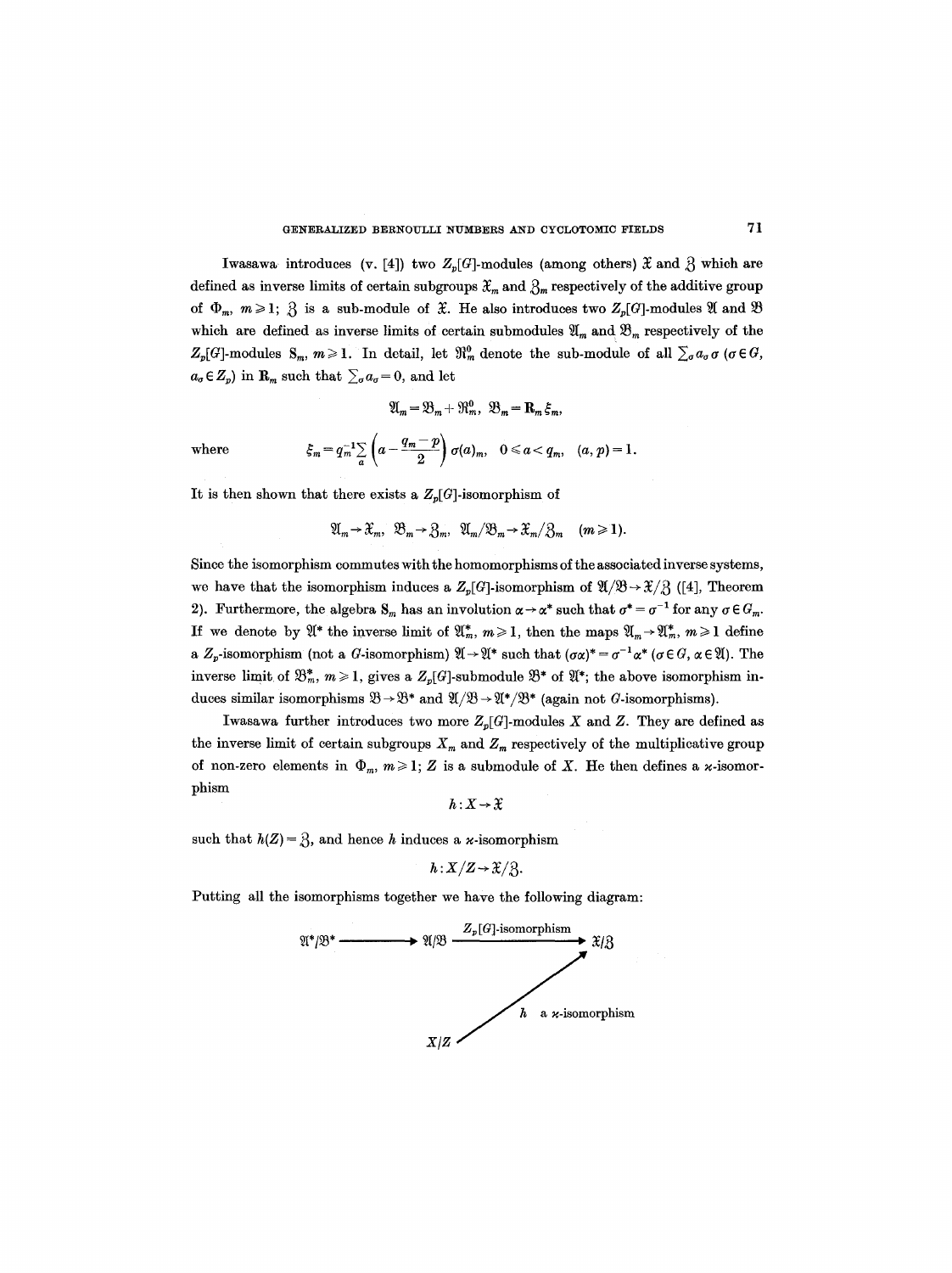Because  $(e^{\pm})^* = e^{\pm}$ , and  $h(x^{\tau}) = \varkappa(\tau)h(x)^{\tau} = -h(x)^{\tau}$ , we have the following diagram of isomorphisms:



Iwasawa (Prop. 1 and Prop. 2, [4]) gives the algebraic structure of  $\mathfrak{A}/\mathfrak{B}$  and hence the algebraic structure of  $\mathfrak{X}/3$ . However, since  $h:\mathfrak{X}/\mathfrak{Z}\rightarrow \mathfrak{X}/3$  is only a *x*-isomorphism, knowing the structure of  $\mathfrak{X}/\mathfrak{Z}$  does not provide us with such knowledge of  $X/Z$ . As asserted in the introduction, in order to study  $(X/Z)^+$  in particular, it would suffice to find a  $Z_p[G]$ -module M whose structure is known and for which we have a x-isomorphism of  $M \rightarrow (\mathcal{X}/3)^{-}$  or  $(\mathcal{X}/\mathcal{B})^{-}$ ; indeed, we would have induced a  $Z_{p}[G]$ -isomorphism  $M \rightarrow (X/Z)^{+}$ and we could then recover the structure of  $(X/Z)^+$ . Our ultimate goal had been to find such an M. Our M was supposed to have been  $\lim R_m^*/nI_2^*$ . We do obtain an isomorphism of lim  $\mathbf{R}_m^+/_m\mathbf{I}_2^+ \rightarrow (\mathcal{X}/3)^-$ , but it is not a *x*-isomorphism as we will presently see.

It follows immediately from the definitions of  $\mathfrak{A}_m$  and  $\mathfrak{B}_m$  that ([4], p. 76):

$$
\mathfrak{A}_{m}^{*-}/\mathfrak{B}_{m}^{*-} \simeq \mathbf{R}_{m}^{-}/(\mathbf{R}_{m}^{-} \cap \mathbf{R}_{m} \xi_{m}).
$$

Because  $\zeta_m = {}_m\omega_1 + \frac{1}{2} q_{m-1}^{-1} \sum_{0 \le a < q_m} \sigma(a)_m$ , we have  $(a,p)=1$ 

 $_{m}I_{1}^{-} = {}_{m}B_{1} {}_{m}\omega_{1} \subseteq \mathbf{R}_{m}^{-} \cap \mathbf{R}_{m} \xi_{m}$  (v. Corollary to Prop. 3.)

Thus we have an epimorphism of finite groups:

$$
\mathbf{R}_m^- / {}_m \mathbf{I}_1^- \to \mathbf{R}_m^- / (\mathbf{R}_m^- \cap \mathbf{R}_m \xi_m).
$$

The order of  $\mathbf{R}_m^- / {}_m \mathbf{I}_1^- = q_m ( \prod_{\substack{\chi \bmod q_m \\ \chi(-1)=-1}} B_{\chi}^1)_p \quad (\text{v. Corollary to Prop. 3.})$ 

The order of

$$
\mathbf{R}_m^-/\mathbf{R}_m^- \cap \mathbf{R}_m \xi_m = \text{order } \mathfrak{A}_m^{*-} / \mathfrak{B}_m^{*-}
$$
 (by isomorphism)  
= order  $\mathfrak{A}_m^- / \mathfrak{B}_m^-$  (again by isomorphism)  
= exact power of *p* dividing the first factor  
 $h_m^-$  of the class number of  $F_m$  (v. [4], Prop. 4)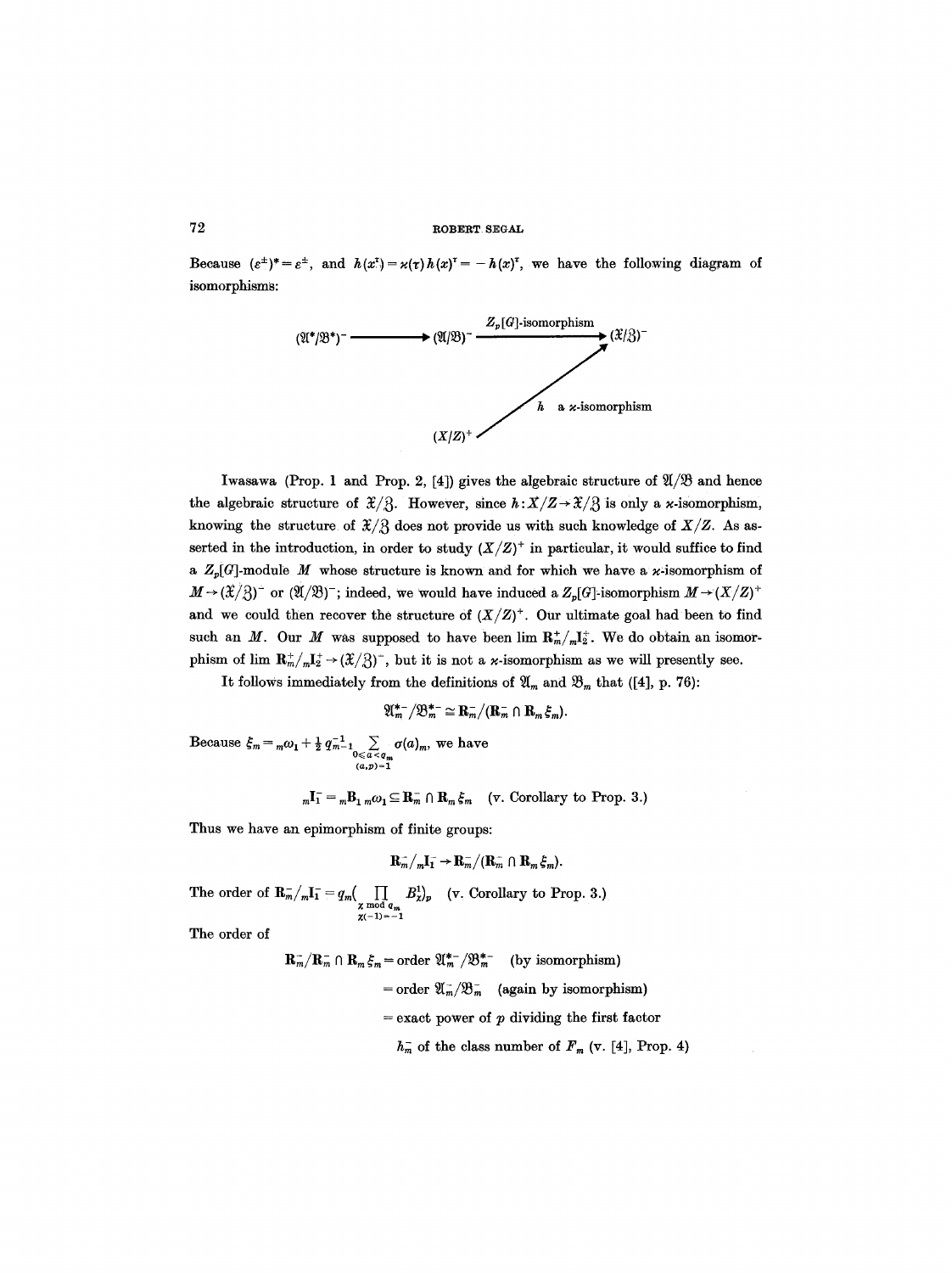#### GENERALIZED BERNOULLI NUMBERS AND CYCLOTOMIC FIELDS

$$
= q_m \left( \prod_{\substack{\chi \bmod p_m \\ \chi(-1)=-1}} B_\chi^1 \right)_{p} \qquad \text{(v. [3], p. 171 and proof of Corollary to Proposition 3 of this paper.)}
$$

Thus, 
$$
\mathbf{R}_m^- / {}_m \mathbf{I}_1^- \simeq \mathbf{R}_m^- / (\mathbf{R}_m^- \cap \mathbf{R}_m \xi_m) \quad (m \geq 1).
$$

And hence, for each  $m \geq 1$ , we have a  $\mathbb{Z}_p[G]$ -isomorphism

$$
\mathfrak{A}_{m}^{*-}/\mathfrak{B}_{m}^{*-} \rightarrow \mathbf{R}_{m}/{}_{m}\mathbf{I}_{1}^{-};
$$

furthermore, this isomorphism commutes with the homomorphisms of the associated inverse systems. Therefore,

$$
\lim \mathfrak{A}_{m}^{*} / \mathfrak{B}_{m}^{*} \simeq \lim \mathbf{R}_{m} / {}_{m} \mathbf{I}_{1}^{-} \quad (Z_{p}[G]\text{-isomorphism}).
$$

But  $(\mathfrak{A}^*/\mathfrak{B}^*)^- = \lim \mathfrak{A}_m^{*-}/\mathfrak{B}_m^{*-}$ , thus we have that

$$
\lim_{m} \mathbf{R}_{m}^{-}/_{m} \mathbf{I}_{1}^{-} \simeq (\mathfrak{A}^{*}/\mathfrak{B}^{*})^{-} \quad (Z_{p}[G]\text{-isomorphism}).
$$

Recall from Theorem 2 that since  $p \nmid 1, p \nmid 2$  we have an isomorphism of lim  $R_m^+ / m!_2^+ \rightarrow$ lim  $R_m^-/nI_1^-$ . Call this isomorphism u. A little consideration of how u was constructed shows that  $u$  is a  $\varkappa$ -isomorphism. We thus have the following diagram:

$$
\lim \mathbf{R}_m^+ / {}_m\mathbf{I}_2^+ \stackrel{u}{\rightarrow} \lim \mathbf{R}_m^- / {}_m\mathbf{I}_1^- \rightarrow (\mathfrak{A}^*/\mathfrak{B}^*)^- \rightarrow (\mathfrak{A}/\mathfrak{B})^- \rightarrow (\mathfrak{X}/\mathfrak{B})^-
$$
\n
$$
\nearrow h
$$
\n
$$
(X/Z)^+
$$

If we compose the maps from lim  $\mathbb{R}_m^*/_{m}I_2^* \to (\mathcal{X}/3)^-$ , calling this composition v, we have  $v(x^{\sigma}) = \varkappa(\sigma) v(x)^{\sigma^{-1}}$  (where  $x \in \lim_{m \to \infty} \mathbb{R}^+_m / \mathbb{R}^+_2$ ,  $\sigma \in G$ ). Thus we failed to obtain a *x*-isomorphism.

## **Appendix**

Define the sequence of Bernoulli numbers  $B_n$ , by:  $B_0 = 1$ , and for  $n \ge 1$ , by the generating function,

$$
(1-e^{-t})^{-1} = t^{-1} + \frac{1}{2} - \sum_{n=1}^{\infty} (-1)^n B_n t^{2n-1}/(2n)!
$$

The Bernoulli numbers are rational, and, for example,  $B_1 = 1/6$ ,  $B_2 = 1/30$ ,  $B_3 = 1/42$ , etc. Define the sequence of Bernoulli polynomials,  $B_n(x)$ ,  $n \geq 0$ , by

$$
\frac{te^{xt}}{e^t-1}=\sum_{n=0}^\infty B_n(x)\frac{t^n}{n!}.
$$

73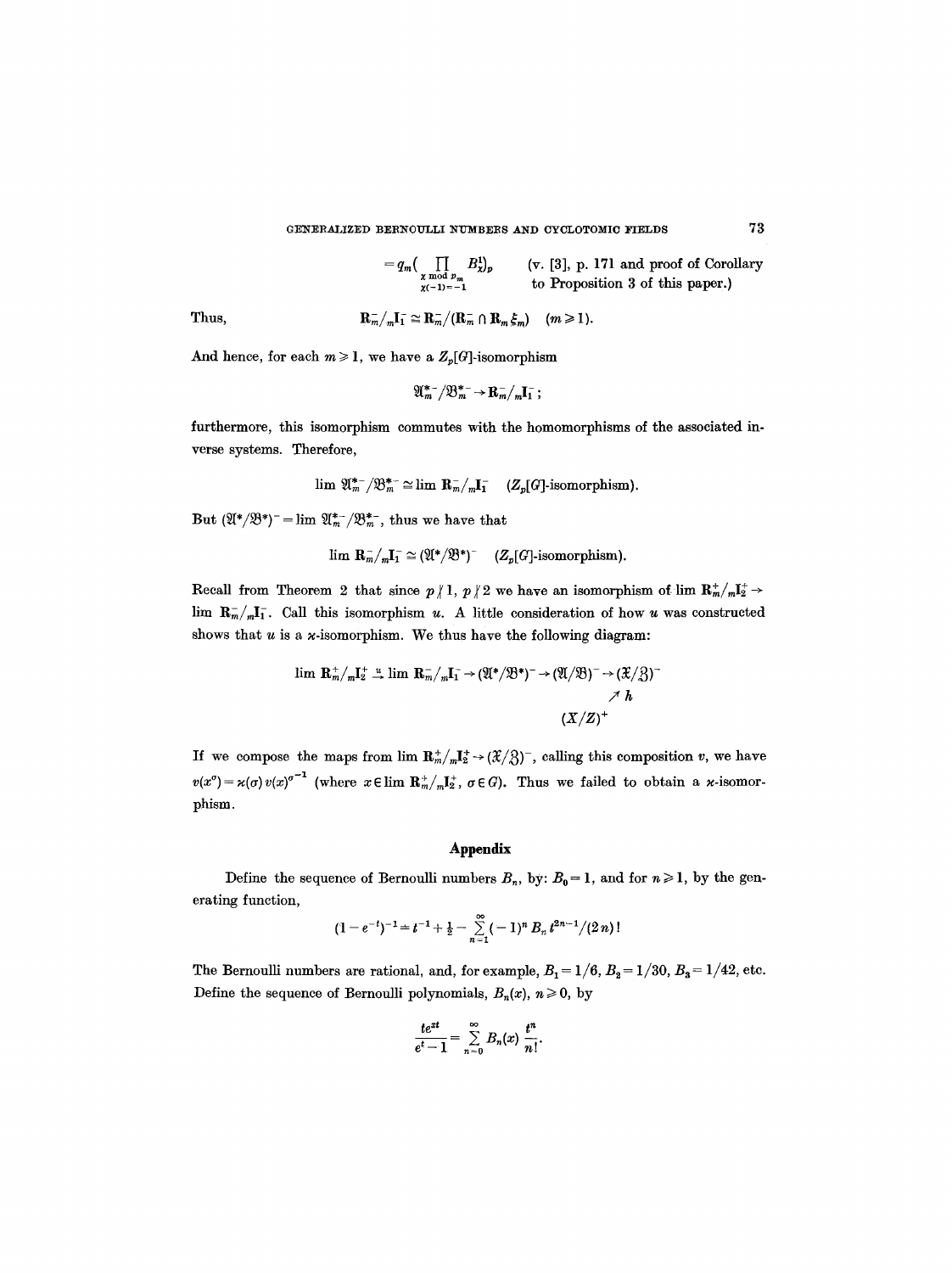Then  $B_n(x) = x^n - \frac{1}{2}nx^{n-1} + \sum_{u=1}^{[n/2]} (-1)^{u-1} C_{n,2u} B_u x^{n-2u}$ . Notice that  $B_n(x)$  has rational coefficients.  $B_n(x)$ ,  $n \ge 0$ , satisfy the following relations. (Davis, [2], p. 183):

(A 1)  $B_n(x) = [x + B(0)]^n$  where by  $B(0)^n$  we understand  $B_n(0)$ 

$$
(A 2) \quad B_n(1-x) = (-1)^n B_n(x)
$$

(A 3)  $B_n(kx) = k^{n-1} \sum_{r=0}^{\infty} B_n (x + \frac{1}{k})$ 

(A4) 
$$
B_n(x+h) = \sum_{r=0}^n C_{n,r} B_{n-r}(x) h^r
$$
.

Leopoldt ([5], p. 131) defines a different sequence of Bernoulli numbers  $B_n^*$  by:

$$
\frac{te^t}{e^t-1}=\sum_{n=0}^\infty B_n^*t^n/n!
$$

and the nth Bernoulli polynomial by:

 $B_n^*(x) = (B^* + x)^n$  ( $n \ge 0$ ) where by  $B^{*n}$  we understand  $B_n^*$ .

The  $B_n^*(x)$  can also be defined with the aid of a generating function:

$$
\frac{te^{(1+x)t}}{e^t-1} = \sum_{n=0}^{\infty} B_n^*(x) t^n/n!
$$

Note that:

(A5)  $B_n^*(x) = B_n(x+1)$ .

For a residue character  $\chi$  with conductor  $f$ , Leopoldt defines the *n*th generalized Bernoulli number associated with the character  $\chi$ ,  $B_{\chi}^{n}$ , by:

$$
\sum_{\mu=1}^f \chi(\mu) \frac{te^{\mu t}}{e^{\prime t}-1} = \sum_{n=0}^\infty B_\mathcal{X}^n t^n/n!
$$

where  $\chi(\mu) = 0$  if  $(\mu, f) > 1$ . Of course, for  $\chi = 1$  (principal character),  $B_1^n = B_n^*$ . Leopoldt then shows that for  $\chi + 1$ ,  $n \ge 1$ :

(A6)  $B_{\alpha}^{n}$   $\neq$  0 if and only if either  $\chi(-1)=1$ , neven or

$$
\chi(-1)=-1, n \text{ odd.}
$$

Furthermore, if  $\chi + 1$ ,  $B_{\chi}^{0} = 0$ . He expresses  $B_{\chi}^{n}$  in terms of  $B_{n}^{*}$  and  $B_{n}(x)$ . Indeed,